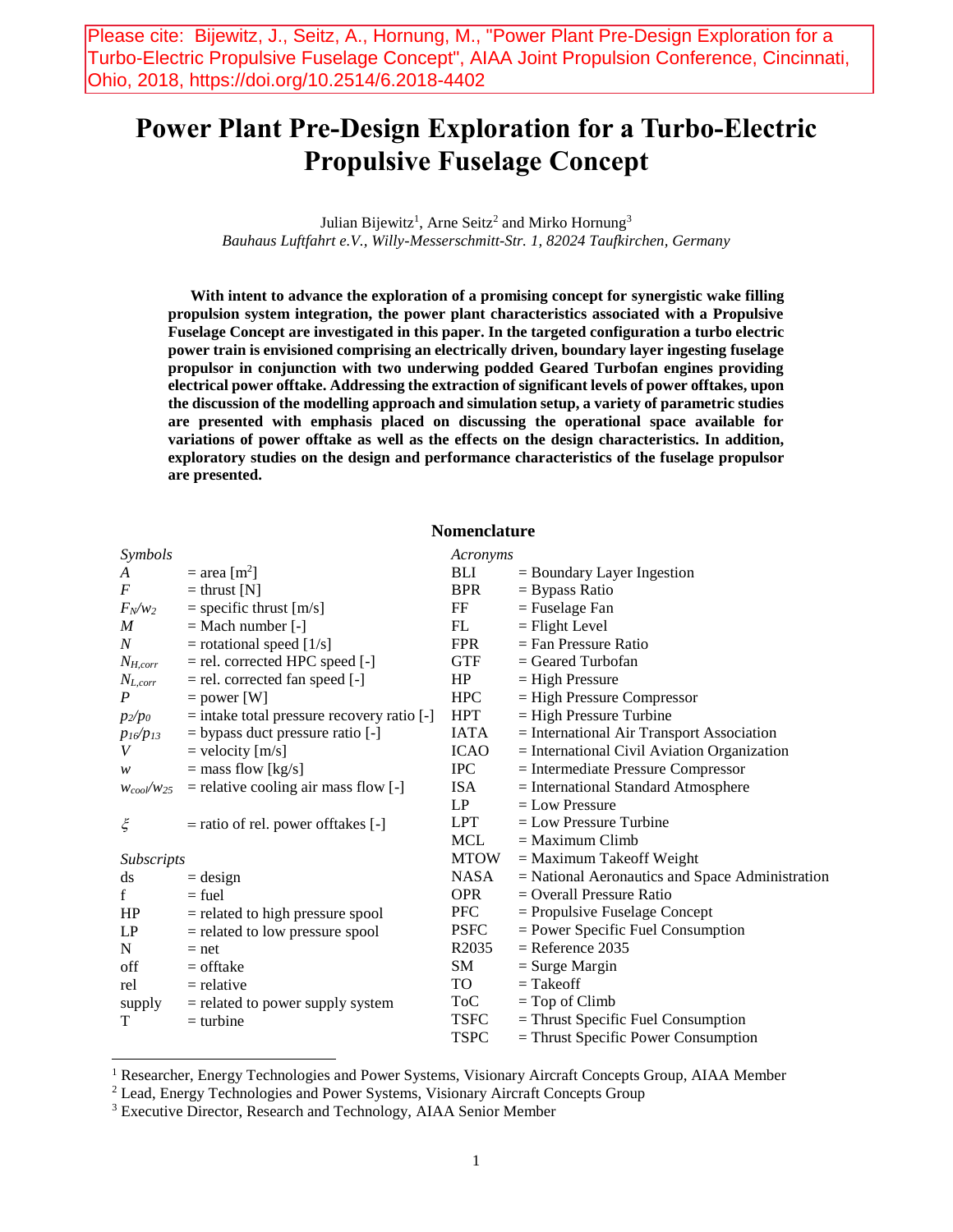*Thermodynamic stations:*

- $0 =$  free stream
- $2 = \text{fan inlet}$  $25$  = High Pressure Compressor inlet
- $3 =$  High Pressure Compressor exit
- $4 = \text{burner exit}$
- $45$  = Low Pressure Turbine inlet
- $13$  = outer fan exit
- $16$  = bypass exit
- $18$  = bypass nozzle throat

# **I. Introduction**

he challenging long-term environmental targets outlined by multiple organizations worldwide including the European Commission,<sup>1,2</sup> NASA<sup>3</sup> and IATA<sup>4</sup> require in-depth investigation of aircraft and propulsion system The challenging long-term environmental targets outlined by multiple organizations worldwide including the European Commission,<sup>1,2</sup> NASA<sup>3</sup> and IATA<sup>4</sup> require in-depth investigation of aircraft and propulsion system brea current propulsion system integration approach, the exploration of novel engine integration options is considered to be a key factor. In this respect, the perspective of introducing a more synergistic coupling of propulsion system and airframe is considered to offer potential for significant contributions to achieving these goals. The expected benefits cover various disciplines including overall vehicle aerodynamics, propulsion system design, structural optimization and aircraft control aspects. A particularly promising approach towards avoiding the weight and drag penalties of high propulsive efficiency levels that are intrinsically suffered in case of conventional systems integration paradigms is associated with the concept of distributing the propulsive thrust along main components of the airframe. This allows for the full exploitation of beneficial aero-propulsive interaction effects. As analytically derived and experimentally demonstrated in multiple studies (e.g. Refs. 5-8) one of the fundamental benefits of such more closely integrated arrangements is related to the localized ingestion and re-energization of the viscosity-induced low momentum wake flow of the wetted body via Boundary Layer Ingestion (BLI), which is also referred to as wake filling propulsion system integration.

As a most promising avenue towards a practical implementation of tightly-coupled airframe-propulsion integration, the Propulsive Fuselage Concept (PFC), has been identified. <sup>9</sup> Key element of the PFC is a propulsor encircling the aft of a cylindrical fuselage, the so-called Fuselage Fan (FF), with intent to ingest the fuselage boundary layer and provide aircraft wake filling, thereby reducing the propulsive power required onboard the aircraft.<sup>10</sup> An initial multidisciplinary investigation of the PFC focusing primarily on a gas turbine based FF drive train was conducted as part of the European Union-funded Framework 7 research project "Distributed Propulsion and Ultrahigh By-Pass Rotor Study at Aircraft Level" (DisPURSAL).<sup>11</sup> Now, in order to alleviate the aero-structural complexity associated with a mechanical FF drive train, alternative options featuring an electric drive have been proposed.<sup>9, 12-16</sup> A solution based on a turbo-electric layout improves the FF integration,<sup>17</sup> as it facilitates the installation of the FF at the very aft-end of the fuselage body, thus maximizing the exploitation of the wake filling effect attainable from BLI, and allowing for an optimized structural integration of the propulsive device. In addition, the electric drive offers enhanced design freedom compared to a mechanically driven FF and thus enables the minimization of the FF net specific thrust and the electrical power installed. A multidisciplinary investigation of a turbo electrically driven PFC under realistic systems design and operating conditions has recently been started in the frame of the European Unionfunded Horizon 2020 collaborative project CENTRELINE,<sup>17, 18</sup> which targets the proof of concept and initial experimental validation of this concept. Representing the most straightforward approach towards the realization of fuselage wake filling, a morphology based on a conventional tube-and-wing layout was down-selected from a variety of conceptual layouts.<sup>19</sup> In the selected configuration, two wing-mounted advanced Geared Turbofans (GTF) deliver the main share of the aircraft net thrust while providing the electrical power to drive the fuselage-installed propulsor, a single-rotating ducted fan, via generator offtakes. A widebody, long-range application scenario has been selected characterized by a 6500 nm design range and a cabin accommodation of 340 passengers in the baseline variant.<sup>18</sup> From a technology level point of view, a potential entry-into-service year 2035 is targeted.

In [Figure 1,](#page-2-0) the general layout of the investigated PFC configuration is presented. In order to adequately evaluate the characteristics of the PFC, as part of the CENTRELINE project, reference systems appropriate for the targeted technology level have been defined. As such, an evolutionary improved twin-engine reference aircraft ("R2035") featuring advanced Geared Turbofan power plants has conceptually been defined. Further information can be found in Ref. 18.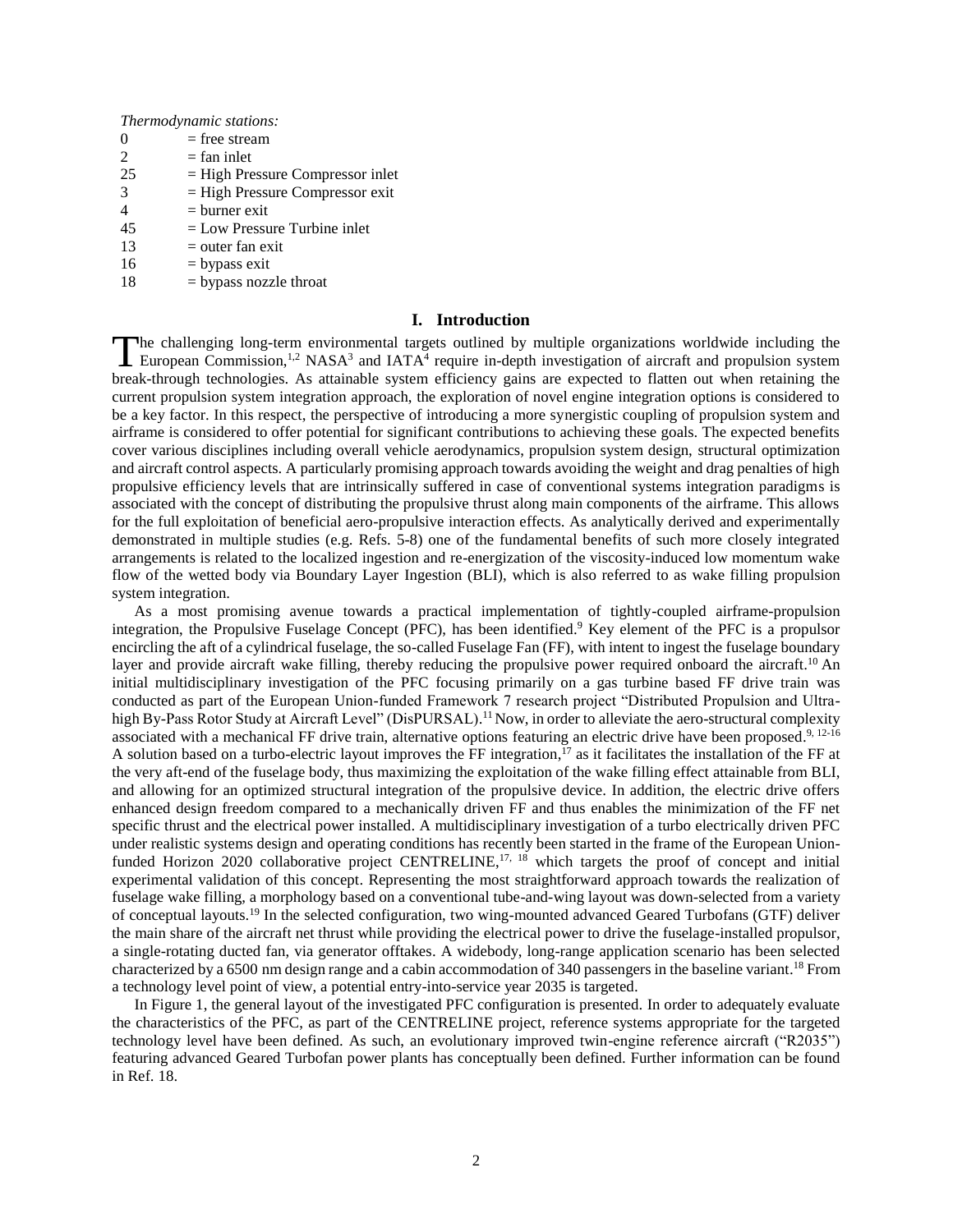

**Figure 1. Layout of Propulsive Fuselage Concept featuring turbo-electric drive train<sup>17</sup>**

<span id="page-2-0"></span>The powering of the fuselage propulsor necessitates the extraction of significant amounts of power from the PFC main engines, thus requiring the power plants to feature specialized design optimization to cope with power offtakes in the multi-megawatt regime. As part of the early project work in CENTRELINE, an initial conceptualization and design definition effort of the PFC has been conducted serving as a starting point for more detailed analyses to be conducted over the course of the project. Associated with this initial design phase was a conceptualization of the drive train architecture as well as propulsion system studies of both the underwing podded power plants and the fuselageinstalled propulsor. The present paper will elaborate exploratory analyses of all power plants installed on the PFC aircraft with focus on discussing the design characteristics and the operational behavior.

# **II. Propulsion System Modelling Approach**

Prior to presenting study results, the propulsion system modelling strategy and important assumptions are discussed in the following. Power plant design and performance was conducted using an in-house developed Matlab® based propulsion system simulation framework. <sup>20</sup> While it features a similar fidelity of component models as the commercial software GasTurb $\mathcal{D}^{(2)}$  it allows for a higher flexibility with regards to the simulation of uncommon engine architectures, and highly reduces the calculation time through extensive use of vectorization. Apart from the calculation of pre-defined, conventional architectures, the framework conveniently allows for the setup of unconventional cycles such as electrically ducted fans. Basic cycle sizing and performance heuristics as well as corresponding iteration schemes are employed based on Refs. 22 and 23 including the parametric evaluation of outer and inner fan pressure ratios, fan tip speed, bypass duct pressure ratio as well as nozzle thrust and discharge coefficients. The prediction of the required amount of turbine cooling air refers to the approach presented by Seitz.<sup>23</sup> Turbo component design efficiencies are mapped based on data given in Ref. 22 capturing the relevant first order effects including component size implications, Reynolds number effects, mean aerodynamic stage loading and, if applicable, the penalties resulting from turbine cooling air insertion, as well as the technology level. Typical component axial Mach numbers and hub/tip ratios at inlet and outlet indicated in Ref. 22 were applied. While at Topof-Climb (ToC) conditions with Maximum Climb (MCL) thrust setting, maximum component corrected flow levels are obtained, thus constituting the relevant condition for cycle design and flow path sizing, temperatures, transmitted power levels and spool speeds are typically maximum at the representative take-off point. This motivates the consideration of multiple operating points within the engine sizing process. In the present context, appropriate multipoint based iteration strategies were implemented according to Ref. 24. Accordingly, component tip speeds are iteratively adjusted to yield a predefined maximum mechanical loading (i.e. the *AN<sup>2</sup>* metric) and the turbine cooling air demand is mapped according to the temperature levels exhibited during takeoff. The design efficiency of the fan drive gear system is determined according to Ref. 25 at maximum transmitted power (i.e. at takeoff), hence requiring iterative computation of the corresponding value at the engine sizing point. Handling bleed scheduling is based on the approach given in Ref. 23. The specific study results presented in the following are based on component maps used as standard maps in the software GasTurb 12®. 21

The extraction of large amounts of shaft power from the turbofan spool beyond the levels required to satisfy the aircraft subsystem demand constitutes a severe impact on the overall High-Pressure (HP) or Low-Pressure (LP) spool power balance. From a model parameterization perspective, the direct prescription of the absolute power offtake level is considered inappropriate, in particular during off-design calculations. Instead, a set of relative descriptors was defined, which allow for full exploration of LP and HP spool offtake at design and off-design conditions and greatly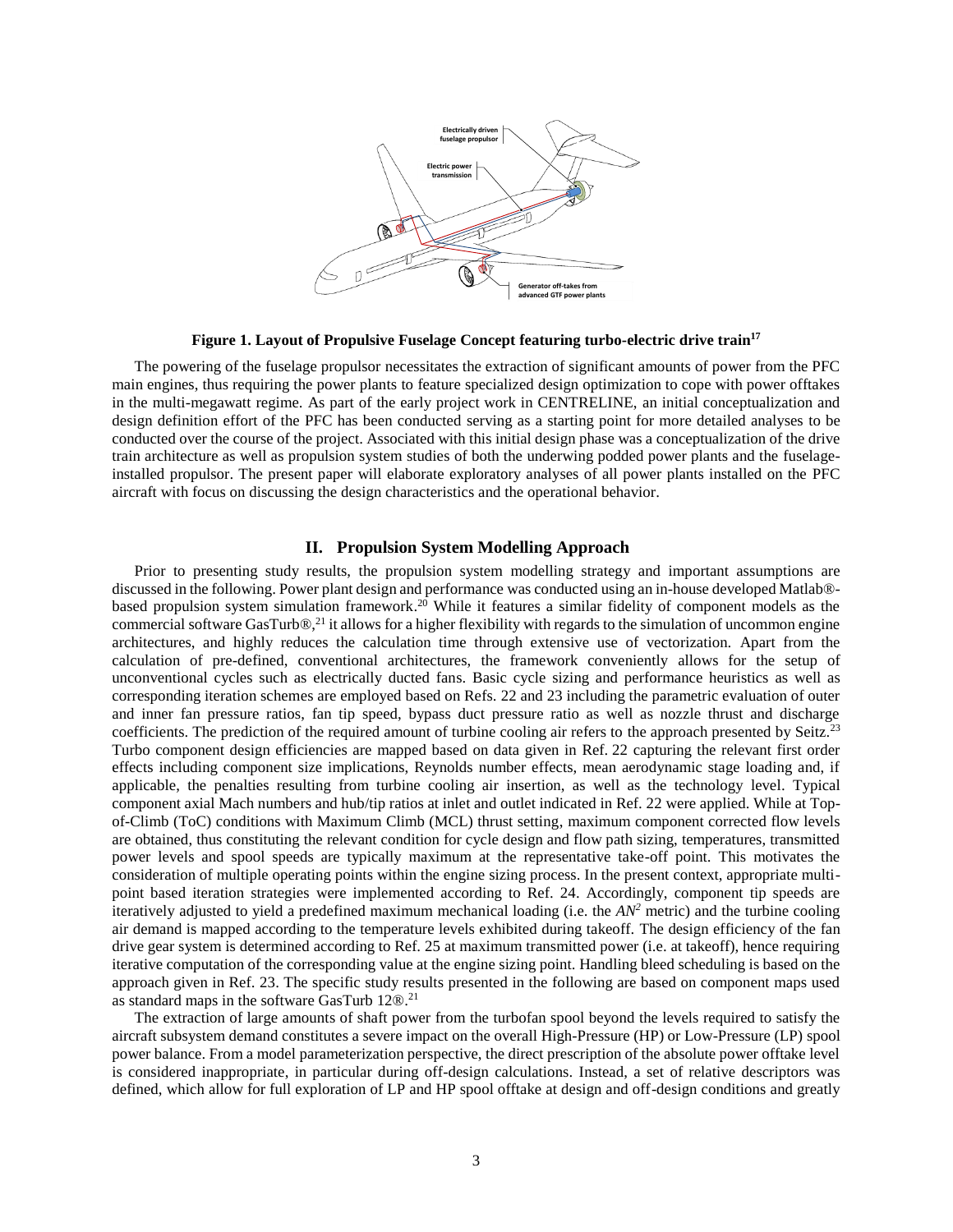improves the model convergence behavior. Firstly, the power offtake, *Poff*, relative to the respective turbine power output at a given engine operating point is introduced:

$$
P_{rel} = \frac{P_{off}}{P_T} \tag{1}
$$

Depending on the aspect studied, *Prel* may refer to the HP or LP spool. Similarly, for off-design simulation, the quantity

$$
\xi = \frac{P_{rel}}{P_{rel,ds}}
$$
 (2)

is employed, indicating the fraction of relative power offtake compared to the respective design value. Again,  $\xi$  may be defined with respect to the HP or LP spool.

The fuel efficiency of conventional turbofans is typically evaluated using the classic Thrust Specific Fuel Consumption (TSFC) metric, while for turboshaft engines often the Brake- (i.e. Power-) Specific Fuel Consumption is employed. In cases of turbofan engines where significant power levels are extracted with the intent of doing useful propulsive work in the overall system context, neither of these metrics serves the purpose of fully describing the true efficiency potential of the engine. Instead, the following extension of the Power Specific Fuel Consumption (PSFC) is proposed

$$
PSFC = \frac{w_f}{F_N V_0 + P_{off, LP} + P_{off, HP}}
$$
\n
$$
\tag{3}
$$

which relates the fuel flow,  $w_f$ , to the sum of net thrust power and the power extracted from the shafts, e.g. for powering the turbo electric drive train. Depending on the scope of the investigation, either or both of the last two terms may be zero. In the latter case, PSFC is directly linked to TSFC by the flight velocity, *V0*. The net thrust, *FN*, refers to the streamtube-corrected formulation, hence incorporating drag effects on the engine aft-body and core nozzle plug immersed in the bypass and core engine flow, respectively.

For the performance assessment of electrically powered propulsion systems both TSFC and PSFC metrics are inappropriate. Therefore, the Thrust Specific Power Consumption, TSPC, is employed which is defined as: $^{26}$ 

$$
TSPC = \frac{P_{supply}}{F_N} \tag{4}
$$

where  $P_{\text{supply}}$  denotes in general the power supplied by the energy source, independent of the type of power. For the analysis of electrically driven fan as studied in the Section [IV,](#page-10-0) the system boundary is set to the fan shaft, i.e. *Psupply* refers to the fan shaft power, *Pshaft*. Note that TSPC is inversely proportional to the power plant overall efficiency.

## **III. Design and Performance Studies of PFC Main Power Plants**

<span id="page-3-0"></span>Upon the definition of study settings, cycle design studies are presented serving the purpose of identifying best and balanced key cycle parameters for the main power plants of the PFC. Thereafter, the impact of significant power offtakes on the design and operational characteristics are discussed.

#### <span id="page-3-1"></span>**A. Cycle Design Study of Reference Power Plant**

Using the methodological approach introduced above, the discussion of study results commences by presenting a cycle design study of a two-spool, boosted, short duct/separate flow GTF architecture without significant power offtakes, thereby establishing a suitable basis with regards to important cycle parameters for further system analyses. The investigation was conducted for the power plants of the reference aircraft. Accordingly, important study settings including requirements for net thrust were derived from aircraft-integrated studies on the R2035 aircraft.<sup>18</sup> I[n Table 1,](#page-4-0) a synopsis of the thrust and power offtake requirements is presented. In addition, requirements reflecting preliminary results of the PFC are presented including figures for net thrust as well as power required for the subsystems and for the turbo-electric drive train. As part of the discussed multi-point sizing strategy, a typical hot and high condition was assumed for the takeoff case. A relaxation of thrust requirement relative to the nominal takeoff point at M0.25, SL, ISA+15 K of 10% was assumed based on typical performance characteristics of contemporary widebody, twin-engine aircraft. 27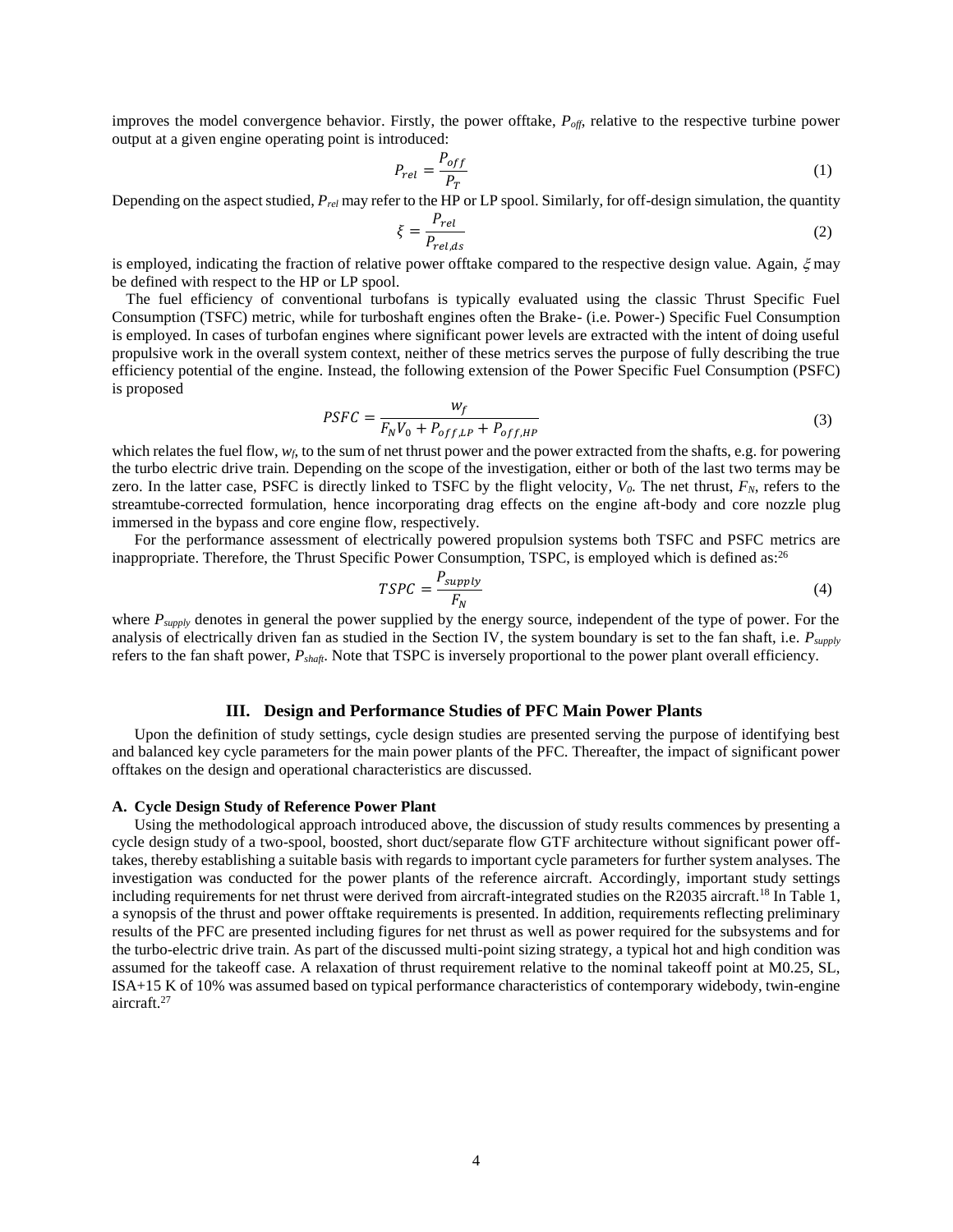| <b>Parameter</b>                                                   | Unit | R2035 Power Plants <sup>a</sup> | <b>PFC Main Power Plants </b> <i>a</i> |
|--------------------------------------------------------------------|------|---------------------------------|----------------------------------------|
| Net thrust at flow path sizing point<br>$(M0.82, FL350, ISA+10 K)$ | kN   | 58                              | 47                                     |
| Net thrust at take off point<br>$(M0.25, 5000$ ft, ISA+20 K)       | kN   | 246                             | 201                                    |
| Power of ftake for subsystems $a, b, c$                            | MW   | 0.6                             | 0.6                                    |
| Power offtake for FF drive train $a, b$                            | MW   | $\overline{\phantom{a}}$        | 3.2                                    |
| Power offtake for FF drive train $a, c$                            | MW   |                                 | 4.1                                    |

*<sup>a</sup>* per engine

*b*<sup>at</sup> flow path sizing point *<sup>c</sup>*at takeoff point

## <span id="page-4-0"></span>**Table 1: Propulsion system thrust and power offtake requirements for R2035 and PFC main power plants**

In order to identify best and balanced key cycle parameters, design Overall Pressure Ratio (*OPRds*) and Turbine Entry Temperature (*T4,ds*) were varied across a wide range of values. The fan diameter resulted from aircraft-integrated trade studies taking into account the corresponding weight and drag effects and was retained constant at 3.40 m. Figure 2 presents contour lines of design Thrust Specific Fuel Consumption (TSFC) against variations of *T4,ds* and *OPRds*.



**Figure 2. Cycle design study for conventionally installed reference GTF power plant**

The two-dimensional design space is constrained through maximum limits of cycle temperatures occurring at hot day takeoff condition (see shaded regions). For the compressor exit temperature  $(T_3)$ ,  $T_4$  and the Low Pressure Turbine (LPT) inlet temperature  $(T_{45})$ , maximum values appropriate for the considered timeframe of 1050 K, 2050 K and 1350 K, respectively, were assumed. The maximum turbine mechanical loading expressed using the *AN<sup>2</sup>* metric at the last rotor was set at 9000  $\text{m}^2/\text{s}^2$  for the High Pressure Turbine (HPT) and 13500  $\text{m}^2/\text{s}^2$  for the LPT, respectively. A relative area extension of the fan nozzle was assumed serving the purpose of increasing engine stability while by virtue of improved propulsive efficiency levels facilitating reduced temperature levels at takeoff. Intuitively, maximum *T<sup>3</sup>* levels are directly coupled to *OPRds*, thus emphasizing the upper limit of maximum feasible overall pressure ratios for given compressor material options and component efficiency levels. The *T<sup>45</sup>* iso-contours are a result of the amount of specific work required to be extracted from the HPT, thus varying with both *T4,ds* and *OPRds*. The loci of the *T4* limiter are approximately constant with the *OPRds* levels. Also displayed in the chart are characteristics of the relative HPT cooling air demand, *wcool,HPT/w25*, featuring sensitivity with *OPRds* and *T4,ds*. In addition, the core size parameter is displayed. Within the range of parameters, only small changes in TSFC are observed. The location of the TSFCoptimal design values in *T4,ds* and *OPRds* is strongly determined by the interplaying effects of basic cycle thermodynamics, turbine cooling air demand and component efficiencies, which are influenced by flow path dimensions, aerodynamic loading and turbine cooling air insertion. For the given study settings, the TSFC optimum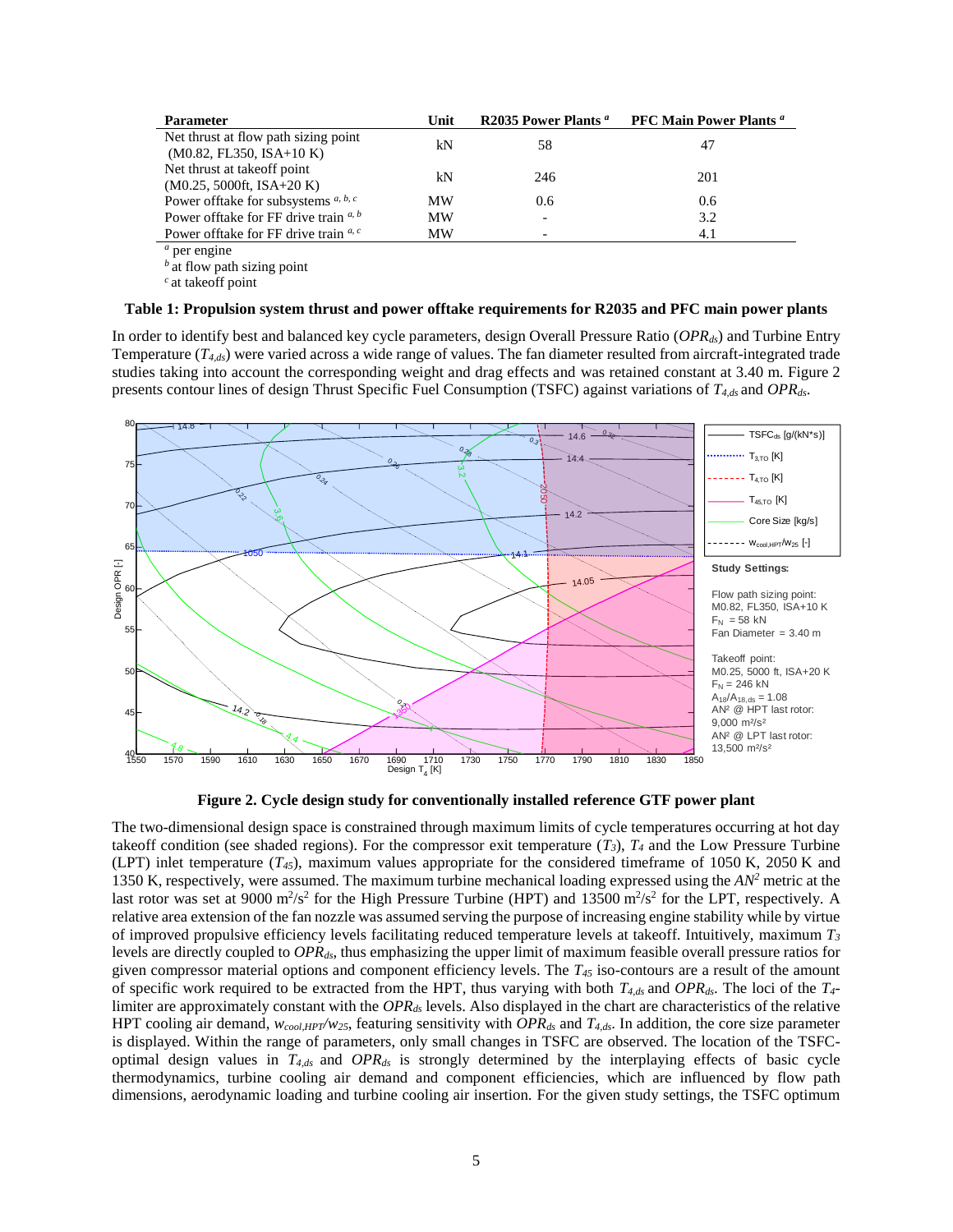is located beyond the permissible temperature levels. For further system analysis, a design at  $OPR_{ds} = 60$  and  $T_{4,ds} =$ 1750 K was selected. These settings offer close to maximum fuel efficiency while providing sufficient margin with respect to each of the considered constraint, thus enabling development potential for future potential growth version. The turbo component stage configuration resulted from the application of typical stage loadings and mean pressure ratios according to information given in Ref. 22.

#### **B. Investigation of Significant Power Offtakes**

This section discusses several exploratory studies of the underwing-podded main power plants of the PFC. A primary focus is set on discussing the implications of significant power offtakes on propulsion system design and performance characteristics. The net thrust requirements were applied as given in [Table 1.](#page-4-0) Key cycle parameters including burner exit temperature, OPR, as well as constraints imposed at takeoff conditions were adopted from the reference power plant discussed in Section [III](#page-3-0)[.A,](#page-3-1) in the first instance. In addition, specific thrust was retained invariant, thereby yielding due to the reduced sizing net thrust a smaller fan diameter for the PFC application.

#### *1. Variation of Power Offtake at Cruise Condition*

As part of an initial study, the boundaries of feasible power extraction levels within the part power envelope were evaluated. As study parameters, at off-design conditions both the LP spool power offtake expressed as a fraction of the design value, *LP*, and the fan relative corrected speed, *NL,corr*, were varied at a typical cruise flight condition. The part power study was conducted for different levels of relative design LP power offtake, *PLP,rel,ds*, ranging from 0.15 to 0.30 in increments of 5%, while apart from the power required to satisfy the aircraft subsystem demand, additional power offtake from the HP spool was not considered in the frame of this study, i.e. *PHP,rel,ds* = 0. The respective subplots are presented in [Figure 3.](#page-6-0)

The characteristics are shown against the operational TSFC and net thrust  $(F_N)$ . As a result of the introduction of the additional study parameter  $\xi_{LP}$ , the propulsion system operating line in the TSFC vs.  $F_N$  diagram is extended to a carpet. The condition experienced at the ToC condition defined by  $N_{L,corr} = 1$  and  $\zeta_{LP} = 1$  is indicated in each chart using a marker symbol. Also included in the plots are contours of absolute power offtake. The upper left chart of [Figure 3](#page-6-0) yields approximately the power offtake required for the investigated PFC design. As can be observed from the charts, for constant absolute power offtake a reduction of the engine thrust setting, i.e. reducing values of *NL,corr*, yield due to the decreasing LPT power output strongly increasing levels of relative power offtake. As an example, for  $P_{LP, rel, ds} = 0.15$ , maintaining the design power for  $N_{L, corr} = 0.85$  requires a relative power offtake of approximately  $\zeta_{LP} = 1.9$ .

In order to explore the engine operational behavior against changes of operational power offtake, the parameter  $\zeta_{LP}$  was varied across a larger range covering values from 0.1 to values larger than the condition exhibited at the flow path sizing point. In general, for a given design power offtake, higher operational extraction ratios require an increase in LPT power output which is realized by increasing the burner exit temperature resulting in increasing spool speeds and OPR. The upper limit of feasible values of  $\zeta_{LP}$  was found constrained by the HPC corrected speed (*N<sub>H,corr</sub>*) towards the higher end of engine thrust settings. For an assumed limit of *NH,corr* = 1.05, the maximum feasible overpowering capability at the ToC condition  $(N_{L,corr} = 1)$  reduces from a factor of 1.44 at  $P_{L P,rel, ds} = 0.15$  to 1.23 at  $P_{L P,rel, ds} = 0.30$ . To explain this behavior, it is expedient to compare two cases of relative design power extraction,  $P_{LP, rel, ds} = 0.15$  and 0.25, both operated at a  $\zeta_{LP} = 1.2$ . In order to accommodate the larger design offtake, the latter design requires an increased flow path size and hence results in an increased design LPT power. Hence, at a given ratio of  $\zeta_{LP} = P_{off}/P_{LPT}$ at off-design, an over-proportional increase in absolute power offtake between both design cases is yielded, specifically an increase from 4.09 MW to 8.13 MW (+98.8%), while relative design power offtake is only increased by 66.7%. This means, from the design with *PLP,rel,ds* = 0.25 an over-proportionally larger amount of absolute power is extracted resulting in a higher burner exit temperature and thus increased HPC corrected spool speeds.

As can be seen from the figure, for constant levels of  $\xi_{LP}$ , the reduction of engine thrust setting is constrained by the stability limits of the compressor components. Following guidelines given in Refs. 22 and 28, a minimum required surge margin (SM) of 10% for the inner fan and 15% for the Intermediate Pressure Compressor (IPC) and the High Pressure Compressor (HPC) were applied. The surge margin of the HPC was found uncritical within the scope of this study. Note that the domain of surge margins below the stipulated constraint values is the region between the respective constraint line and the edge of the carpet.

A more practical operating mode is constituted in maintaining a constant absolute power offtake rather than a constant relative offtake. Inspection of [Figure 3](#page-6-0) reveals that in this case the engine thrust setting can be reduced down to the lower boundary of  $N_{L,corr}$  values, which is, however, constrained within a relatively small bandwidth of  $\zeta_{LP}$ values. Also, while uncritical for low levels of *PLP,rel,ds*, for higher values, limits are placed on the feasible reduction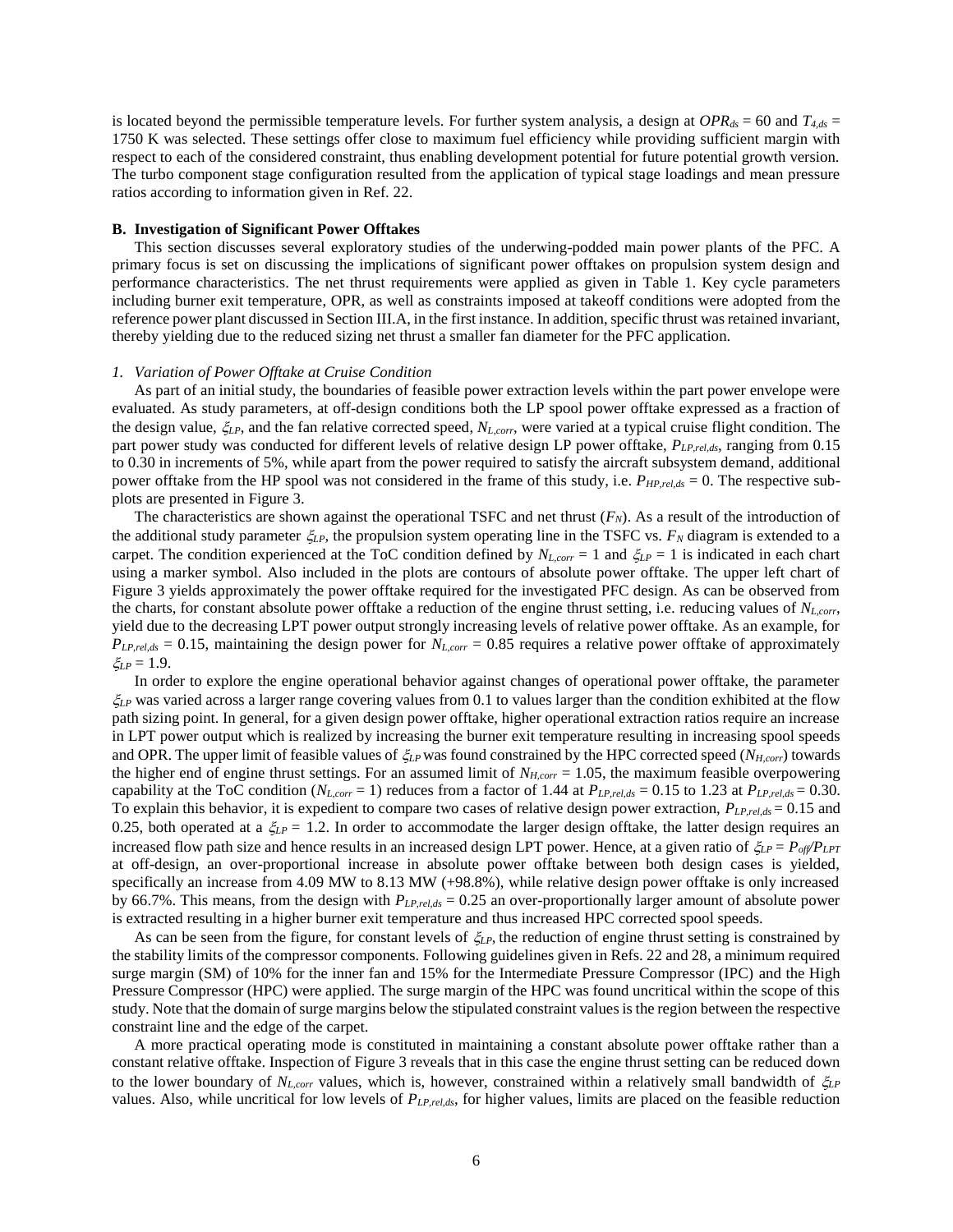of power offtake during off-design operation. The complete suspension of power offtake, however, might constitute an important requirement for failure modes involving the FF being inoperative.



<span id="page-6-0"></span>**Figure 3. Cruise part power study results for various levels of relative design LP power offtake (M0.82, FL350, ISA+10 K)**

It can be established that for all levels of design power offtake considered, the feasible variation in offtake during off-design operation is largely confined by the constraints applied, thus placing limits on the control law governing the power offtake along the mission. This, in general, requires increased flexibility in the operational space available and might require improved variability in the associated engine components, which has, however, not explicitly been modelled in the present context. It can be noted that this appears particularly relevant for low part power operation and even idle conditions.

[Figure 3](#page-6-0) signifies the drastic impact of power offtake on design TSFC, i.e. the value obtained at *NL,rel,corr* = 1 and  $\zeta_{LP} = 1$ . This appears intuitive since in this metric only net thrust is considered as useful work. In the shown case, an increase between 19% and 47% between the design points indicated in the chart and a hypothetical case of the same power plant with no LP power offtake is obtained. Moreover, for growing *PLP,rel,ds*, the typical bucket shape of the TSFC curve becomes increasingly distorted and a monotonically increasing trend is obtained for reducing engine thrust settings. Note that this behavior is apparent for both constant relative and constant absolute power offtakes.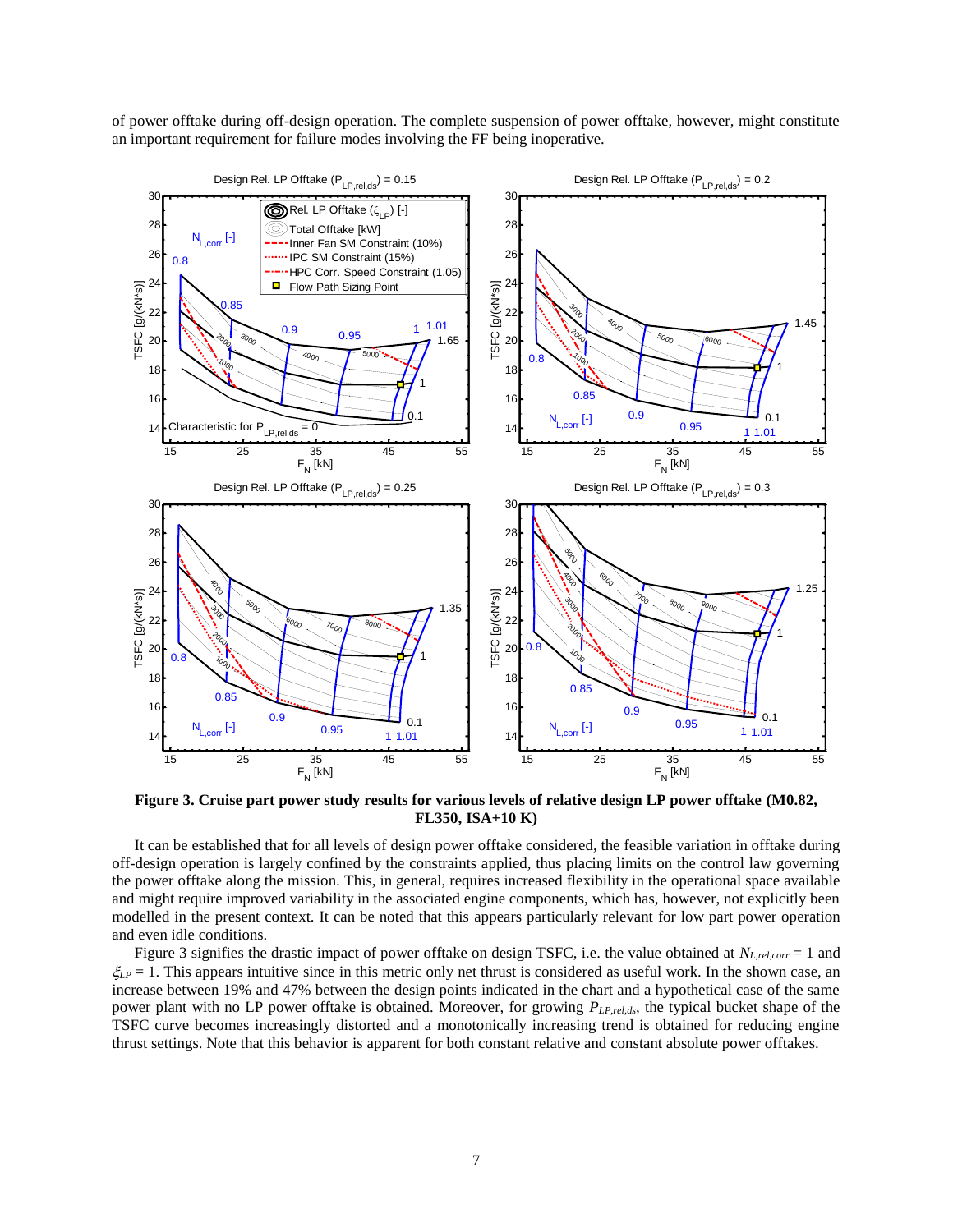# *2. Investigation of Combined HP and LP Power Extraction*

While in the previous study power extraction was limited to the LP spool, it is of interest to investigate the engine level impact when dividing the offtake to both LP and HP spools. Three scenarios are explicitly considered in the following:

- *Case A*: the previously studied scenario of sole drive train related power extraction from the LP spool
- *Case B*: the combined power extraction from LP and HP spools. As an initial assumption, here, the relative design power offtake was considered evenly distributed between both spools, while the overall absolute power offtake at design and takeoff point was retained identical to *Case A* as prescribed in Table 1.
- *Case C*: the hypothetical case of zero power offtake beyond the power required for subsystems. This case serves as a basis for comparison, in particular for assessing the impact of the different modes of power offtake on the design and performance characteristics.

In order to allow for consistent comparison of all cases, net thrust requirements including lapse rates between ToC and takeoff as well as key cycle settings and the fan diameter were kept invariant between all three scenarios considered. Tabulated data of these scenarios is provided in Table 2.

|                                                  | Unit                     | <b>Case A</b> | Case B   | Case C |
|--------------------------------------------------|--------------------------|---------------|----------|--------|
| Flow path sizing point                           |                          |               |          |        |
| <b>Overall Pressure Ratio (OPR)</b>              | $\overline{\phantom{a}}$ |               | 60.0     |        |
| Burner Exit Temperature $(T_4)$                  | K                        |               | 1750     |        |
| Fan diameter                                     | m                        |               | 3.05     |        |
| Rel. LP design power offtake $(P_{LP, rel, ds})$ | $\overline{\phantom{0}}$ | 0.146         | 0.072    | 0.0    |
| Rel. HP design power offtake $(P_{HP, rel, ds})$ |                          | 0.0           | 0.072    | 0.0    |
| LP design power offtake <sup>a</sup>             | MW                       | 3.2           | 1.5      | 0.0    |
| HP design power offtake <sup>a</sup>             | MW                       | 0.0           | 1.7      | 0.0    |
| HP Power offtake for subsystems                  | MW                       | 0.6           | 0.6      | 0.6    |
| Overall power offtake                            | MW                       | 3.8           | 3.8      | 0.6    |
| HPT design power                                 | MW                       | 20.3          | 23.7     | 18.5   |
| LPT design power                                 | <b>MW</b>                | 21.9          | 20.4     | 18.3   |
| Bypass ratio                                     | $\qquad \qquad -$        | 14.1          | 13.1     | 15.7   |
| Change in design TSFC <sup>b</sup>               | $\%$                     | $+18.3%$      | $+20.7%$ | base   |
| Change in design PSFC $b$                        | $\%$                     | $-6.9\%$      | $-5.0\%$ | base   |
| Core size                                        | kg/s                     | 3.02          | 3.25     | 2.71   |
| <b>Take-off point</b>                            |                          |               |          |        |
| LP power offtake <sup>a</sup>                    | <b>MW</b>                | 4.1           | 2.05     | 0.0    |
| HP power offtake <sup>a</sup>                    | MW                       | 0.0           | 2.05     | 0.0    |
| HP Power offtake for subsystems                  | MW                       | 0.6           | 0.6      | 0.6    |
| Overall power offtake                            | MW                       | 4.7           | 4.7      | 0.6    |
| $T_4$ at take of point                           | K                        | 1932          | 1995     | 2043   |

*<sup>a</sup>* designated for turbo electric power train

*b* relative to Case C

# **Table 2: Comparison of different power extraction scenarios**

<span id="page-7-0"></span>For *Case A*, *PLP,rel,ds* was adjusted to yield the required design power offtake. For *Case B*, *PHP,rel,ds* and *PLP,rel,ds* were conjointly manipulated to yield the desired overall power offtake. Closer examination of those two scenarios, in particular the HPT and LPT sizing power as well as the core size parameter, reveals that *Case B* requires a larger core engine than *Case A* yielding for constant fan diameter a diminished Bypass Ratio and giving evidence for increased core engine weight. This is rooted in the fact that for *Case B* a larger portion of the total design power offtake is extracted from the HP spool where the associated turbo components are intrinsically characterized by slightly lower efficiencies than the LP spool components. Hence, in particular at the takeoff point, higher levels of  $T_4$  are required to produce the same total power offtake. The implemented multi-point sizing strategy captures the elevated thermal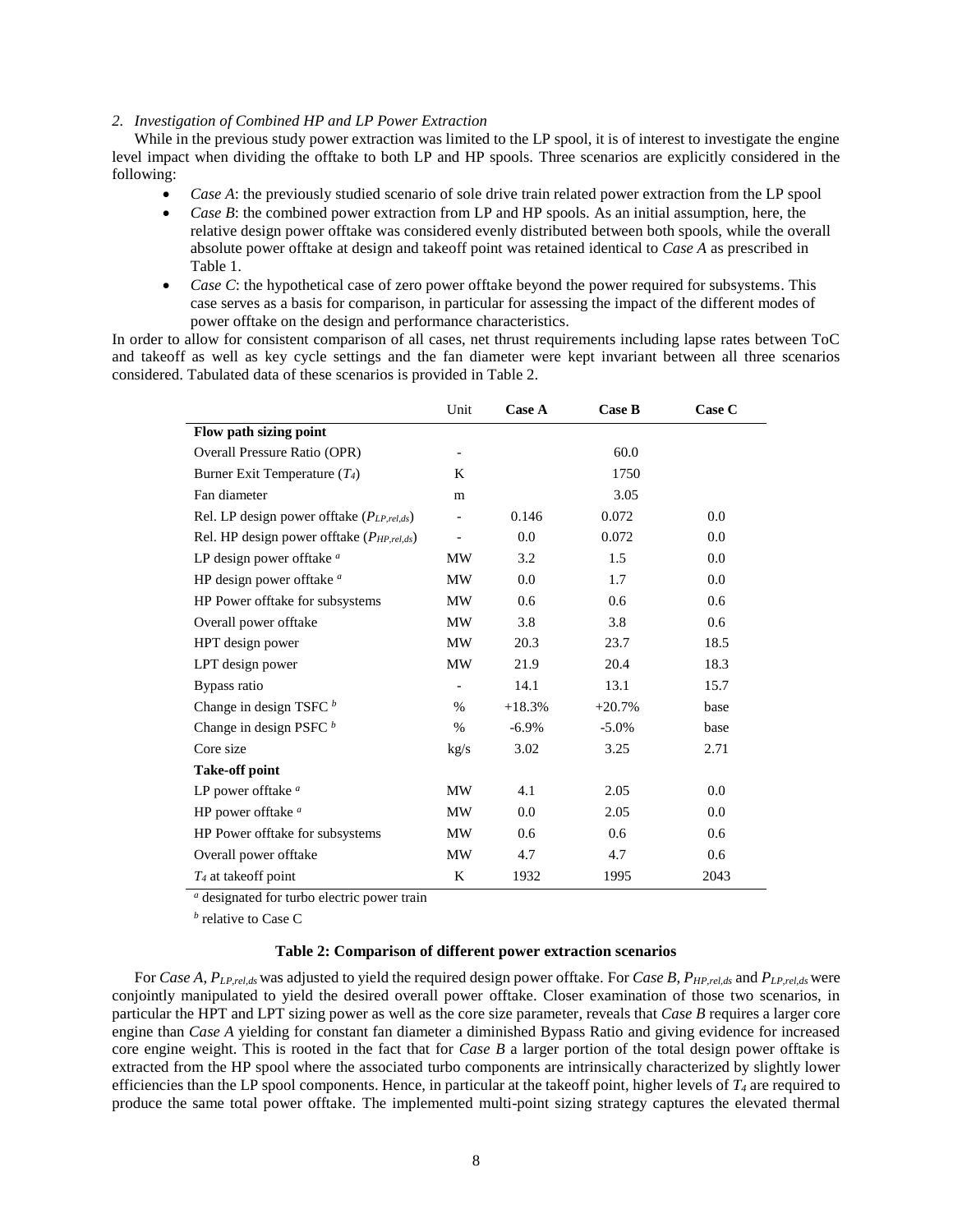loading triggering increased turbine cooling air demand, which further contributes to the core engine increase. As a result, TSFC is penalized over *Case A* and a 7.6% larger core size is required. Note that the aerodynamic loading of the HPT strongly increases in *Case B* compare to *Case A*, thereby inhibiting a further increase of the HP power extraction share. In fact, a scenario where the given overall power extraction level is completely extracted from the HP spool would result in an unacceptably high HPC and HPT stage loading. Since from a practical perspective a HPT design featuring more than two stages is hardly justifiable, this scenario appears invalid and is thus not included in Table 2. In addition, this case would potentially affect the engine dynamic characteristics in a strongly negative way, in particular during transient maneuvers such as acceleration and start-up.

Comparison of *Cases A* and *B* with *Case C* (no powertrain-related extraction at all) reveals a substantial reduction in takeoff temperature levels. The explanation for this requires analysis of the relative levels of power offtake at takeoff condition: the given overall offtake yields values of  $P_{LP,rel}$  which are at approximately 60% of their design value. Hence, for the larger-sized machines associated with *Cases A* and *B*, this operating condition is less demanding than for the reference case and therefore, a reduction of temperature levels ranging from 48 to 111 K is exhibited. While the associated benefit in cooling air demand counteracts the increase in TSFC, nonetheless, a penalty between 18.3% and 20.7% is obtained compared to *Case C*. If, however, the extracted shaft power is included in the balance of useful work, i.e. if the PSFC metric is applied, a benefit between 5% and 6.9% is achieved.

#### *3. Variation of Relative HP and LP Power Offtake at Part Power Operation in Cruise*

While the previous investigation was largely centered on analyzing the design and takeoff characteristics, as a next study, it is explored how the simultaneous extraction of LP and HP power offtake might improve the operational envelope with regards to increased variability during part power operation. Again, as in Section III.B.1, a typical cruise condition was considered. LP and HP power extraction levels were governed through variations of  $\zeta_{LP}$  and  $\zeta_{HP}$ , respectively. The four charts presented in Figure 4 show various operational parameters, each at a given engine thrust setting prescribed by the fan relative corrected speed, *NL,corr*. In addition to the respective level of *NL,corr*, the mean value of the relative net thrust obtained for the operating domain of each chart with respect to the ToC point is provided in [Figure 4.](#page-9-0) The abscissae and ordinates display the absolute power levels extracted from each spool and the overall power extraction is annotated using contour lines within each carpet. In addition, TSFC contours are included. Again, regions where the shown constraints would be violated reside towards the outer edges of the respective carpets. The study was conducted for the design described as *Case B* in Table 2, i.e. a balanced extraction of *PLP,rel,ds* = *PHP,rel,ds* = 0.072. This is confirmed by inspecting the power levels exhibited at the flow path sizing point in the lower right chart.

As an important result, it is determined that unlike in the case of sole power extraction from one shaft, now the operational space available for power extraction is substantially freed up and the criticality of the constraints becomes alleviated. As an example, at the ToC condition with MCL setting (*NL,corr* = 1), the available over-powering capability with regards to power extraction is increased to a factor of more than two expressed in absolute power levels. This, however, is only possible by conjointly increasing  $\zeta_{LP}$  and  $\zeta_{HP}$  in a proportional manner towards the higher end. This constitutes an important characteristic when considering redundancy requirements during overall system sizing, in particular during failure modes where one of the PFC main power plants is inoperative.

Comparison of the four charts of [Figure 4](#page-9-0) demonstrates that depending on *NL,corr* the criticality of the individual constraints becomes amplified or alleviated. For lower thrust settings, the surge margin constraints of the inner fan, IPC and HPC become more dominating and restrict the extent of over-powering. As can be seen, due to higher operational HP extraction ratios yielding lower corrected HPC speeds, the operating points are shifted towards the surge line in the HPC map. Conversely, for reduced engine thrust levels, the HPC speed constraint becomes increasingly alleviated.

[Figure 4](#page-9-0) illustrates by the observed deviation from the purely orthogonal shape of the carpets a certain level of coupling between the absolute quantities of HP and LP power offtake. For example, at constant *HP*, increasing the LP offtake also triggers a small increase in LP offtake. This is due to the fact that the need for increased LPT power realized by increasing *T<sup>4</sup>* levels is accompanied by an increase in HPT power output and hence the absolute HP power offtake tends to increase.

In more detailed work it has to be established if the benefit offered by the increased operational flexibility associated with the combined LP and HP extraction compensates potentially increased complexity in the control system governing the offtake rates and the observed slight penalty in design performance.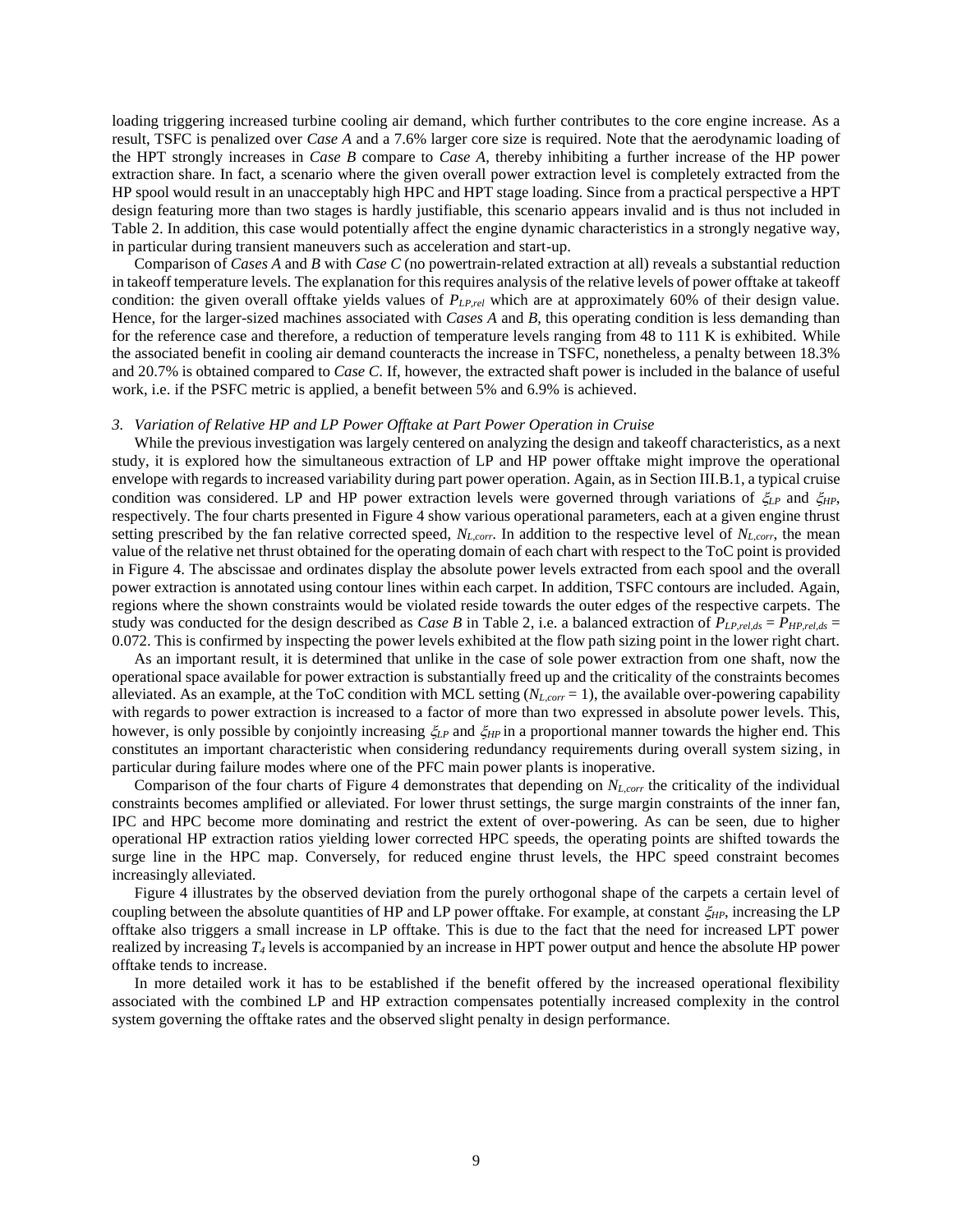

<span id="page-9-0"></span>**Figure 4: Study results of HP and LP power extraction for** *PLP,rel,ds* **= 0.072 and** *PHP,rel,ds* **= 0.072 at various part power settings at cruise condition** -0.5

# 4. Investigation of Takeoff Performance

As a final trade study, the impact of power offtake variations at the takeoff point under presence of significant power offtakes is investigated. Accordingly, at the representative takeoff point indicated in [Table 1,](#page-4-0) relative operating power offtake, *PLP,rel*, was varied between zero and the design value. For this study, a scenario of 100% power extraction from the LP spool was considered (*Case A* in [Table 2\)](#page-7-0). The plots presented in [Figure 5](#page-10-1) show various parameters against the relative LP power offtake at takeoff. Intuitively, the absolute power offtake as well as  $\zeta_{LP}$  is linearly dependent on *PLP,rel*.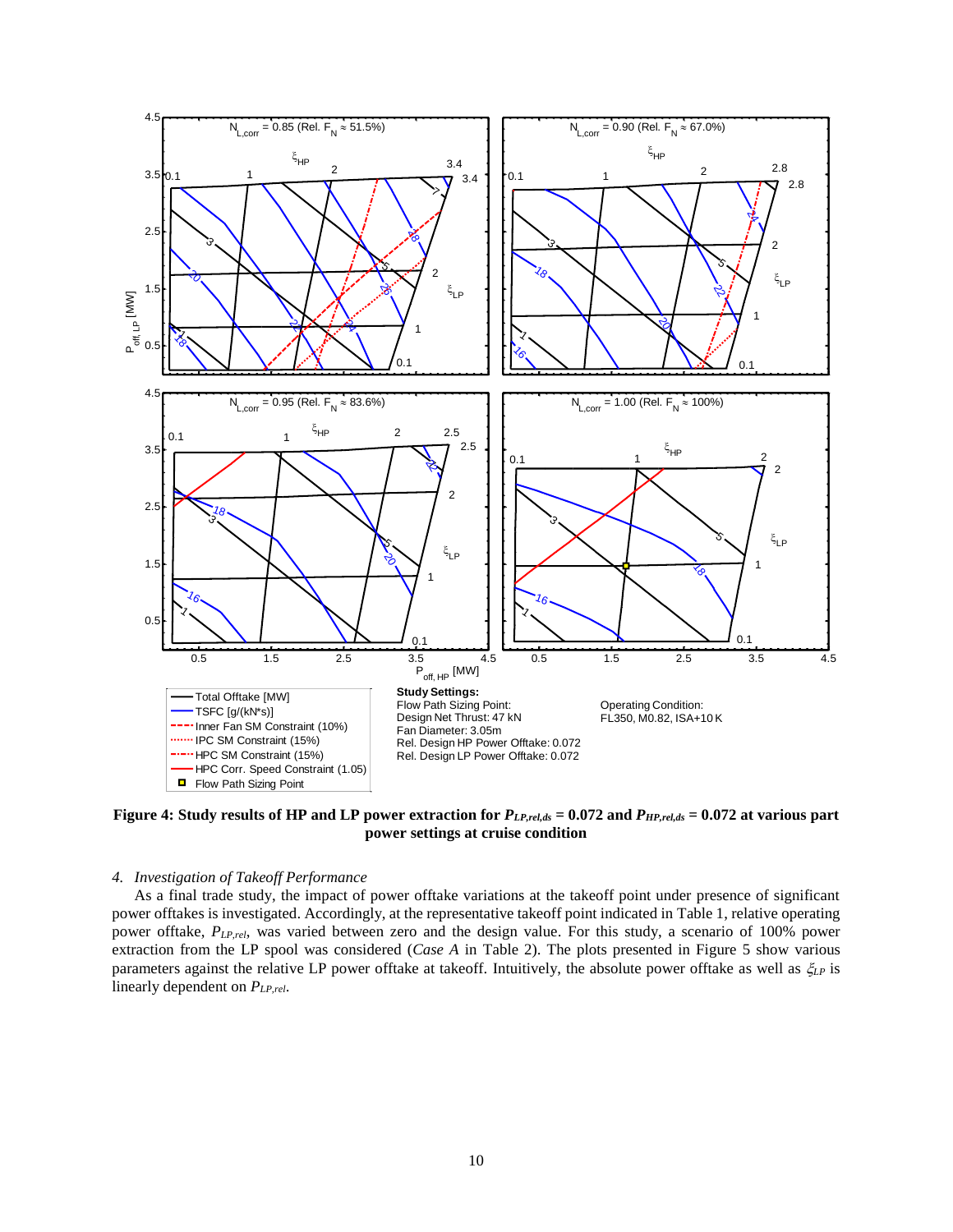



<span id="page-10-1"></span>As an important outcome, a reduction of the operating *PLP,rel* offers a strong lever to reduce the temperature levels exhibited at takeoff. As outlined above, this emanates from the fact that compared to its design value, the power removed from the LP shaft reduces and hence the loading of the entire engine is relieved. While at  $\zeta_{LP} = 1.0$  a  $T_4$  level of 2009 K is obtained, temperature is greatly reduced if  $\zeta_{LP} < 1$  is considered. Specifically, for  $P_{off,LP} = 4.1$  MW  $(\xi_{LP} = 0.6)$  the result given i[n Table 2](#page-7-0) is reproduced (see annotation). The remaining two sub-plots elucidate the impact of the repercussive effects captured by the implemented multi-point sizing strategy on the characteristics at the flow path sizing point, which greatly influences cruise performance. For decreasing *PLP,rel*, the reduced temperature levels translate into smaller cooling air demands, thus improving TSFC at ToC conditions and yielding a smaller core size. While not explicitly analyzed yet, it should be noted that for the lower end of the considered levels of  $P_{LP,rel}$ , the cycle temperatures occurring at other flight phases (e.g. initial climb phase) may become more thermally demanding than the takeoff case, thus constituting an even more relevant condition for cooling air system design.

# <span id="page-10-0"></span>**IV. Design and Performance Studies of Electrically Driven Fuselage Fan**

As a second part of the paper, conceptual studies on the electrically driven Fuselage Fan (FF) are presented in the following. In general, different approaches towards thrust and drag bookkeeping in case of boundary layer ingesting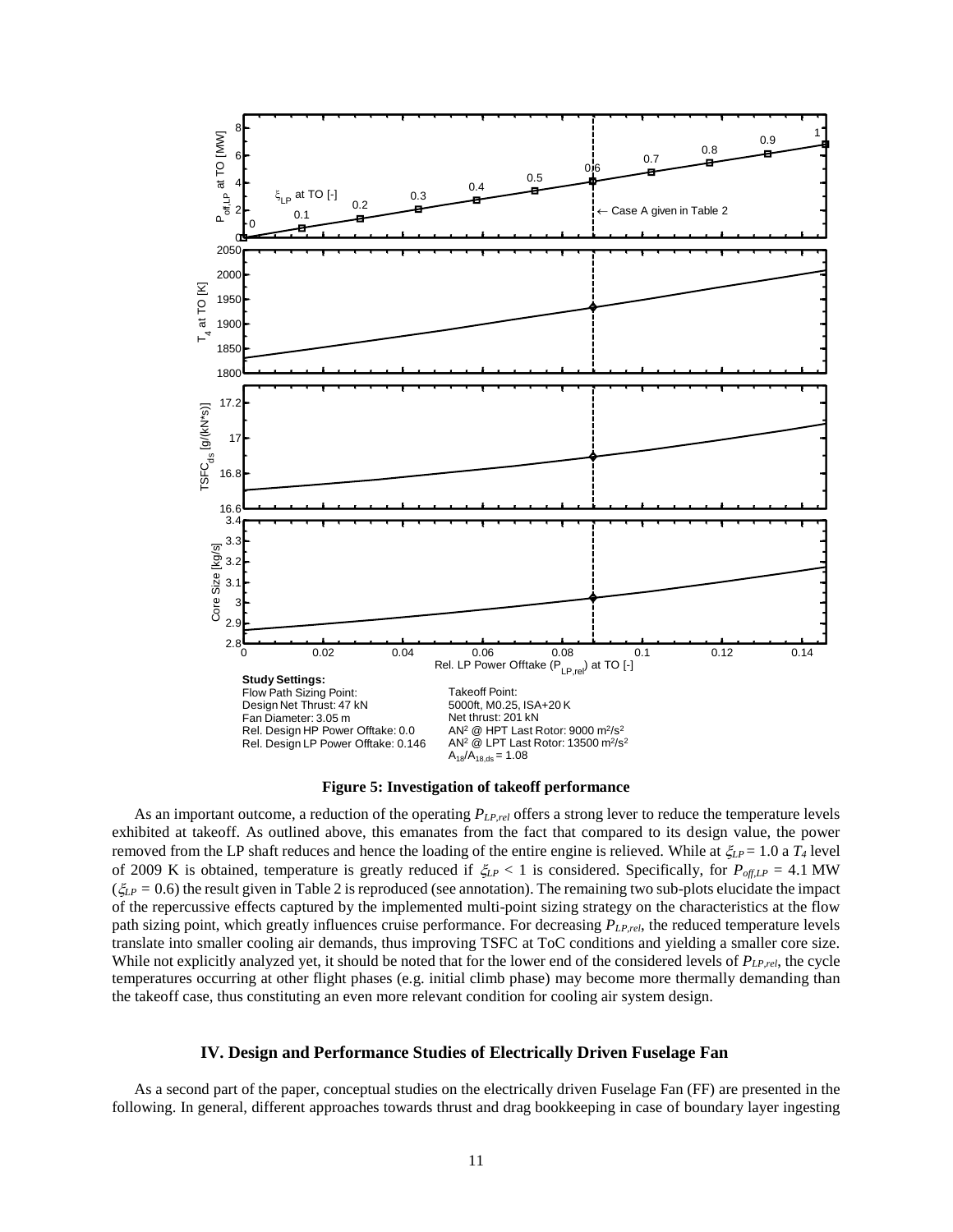propulsion system integration have been proposed in the literature. In the present context, the thrust accounting is geared to the streamtube of air entering the engine. The adherence to this definition, which is commonly used in gas turbine simulation software<sup>29</sup> ensures conformity with the way conventionally installed power plants are typically bookkept. As a consequence, effects occurring within the streamtube ahead of the fan intake are incorporated within the power plant internal bookkeeping. <sup>10</sup> As an important characteristic of the propulsive device immersed in the fuselage boundary layer, a momentum deficit of the inlet flow is obtained translating into a penalized intake total pressure recovery ratio ( $p_2/p_0$ ) compared to conventionally installed power plants.<sup>10, 30, 31</sup> Depending on the application case and study settings, in particular the radial dimension of the propulsor, the penalty may be significant. As a result of the fuselage momentum deficit being processed inside the power plant bookkeeping, the actual net thrust requirement of the aircraft is reduced accordingly.

Initially, an investigation of the impact of  $p_2/p_0$  on both design characteristics and takeoff performance is discussed. Primary engine settings given in [Table 3](#page-11-0) were defined as part of the multi-disciplinary investigation outlined in Section I. Preliminary values for sizing net thrust requirements were derived from initial aircraft-integrated investigations. <sup>18</sup> The fan inlet hub diameter is an outcome of preliminary aerodynamic shape optimization studies of the aft-fuselage and FF nacelle geometry,<sup>18</sup> thus requiring iterative determination of the fan inlet hub/tip ratio. The fan axial Mach number was selected based on previous studies of FF arrangements described in Ref. 30. The value indicated in [Table 3](#page-11-0) is approximately 20% below the value typically expected for advanced conventionally installed turbofan engines indicated in Ref. 22. Due to the expected detrimental impact of the distorted inflow field on the efficiency of the FF propulsor, the polytropic design efficiency of this component was assumed to be degraded by 1.0% relative to the podded power plants operated in free stream conditions. This is judged to be a conservative assumption since boundary layer ingesting fans operating in a flow field exhibiting both radial and circumferential distortion patterns have been numerically and experimentally assessed to be impaired by approximately 0.5 to 1.5% relative to the non-BLI case.32-35

| <b>Parameter</b>                                       | Unit | <b>PFC Fuselage Fan</b> |
|--------------------------------------------------------|------|-------------------------|
| Flow path sizing point (M0.82, FL350, ISA+10 K)        |      |                         |
| Net thrust                                             | kN   | 7.0                     |
| Fan inlet hub diameter                                 | m    | 1.16                    |
| Fan axial inlet Mach number                            |      | 0.56                    |
| Bypass duct pressure ratio $(p_{16}/p_{13})$           |      | 0.99                    |
| Delta in fan polytropic design efficiency <sup>a</sup> |      | $-1.0$                  |
| a relative to conventionally installed fan             |      |                         |

relative to conventionally installed fan

## **Table 3: Settings and assumptions of Fuselage Fan propulsion system**

<span id="page-11-0"></span>As a second sizing parameter, Fan Pressure Ratio (*FPRds*) was varied. The net thrust at takeoff was assumed constant for this study (32 kN) and chosen such that all design conditions considered in the study yielded valid results at the takeoff point. Reflecting the reduced flight velocity, intake pressure recovery ratio at takeoff was set to 0.98 and retained invariant throughout the study, in the first instance. This value was derived from preliminary aerodynamic analyses of the PFC fuselage considered in the present application. 18

The results shown in [Figure 6](#page-12-0) indicate the implications with respect to design TSPC shown on the abscissa and fan inlet tip diameter on the ordinate. In addition, the design specific thrust  $(F_N/w_{2,ds})$  is displayed as color contours. Apart from sizing parameters, important characteristics exhibited at the representative takeoff point are included in the chart. In order to directly allow for benchmarking the design and performance characteristics of the FF, the corresponding trend of TSPC is presented for an electrically powered fan operated under conventional propulsion system installation paradigms, i.e. when installed in free stream conditions. Accordingly, for this application, fan inlet hub/tip ratio was fixed at 0.26, design fan face axial Mach number was selected as typical for advanced turbofans<sup>22</sup> and the penalty in design fan efficiency was foregone. Moreover, for the propulsor installed in free stream,  $p_2/p_0$  was set to 0.997. For this case specially highlighted in the chart, the typical characteristic for variations of *FN/w2,ds* are obtained: initially, reductions in *FN/w2,ds* yield improving propulsive efficiencies translating into increasing overall efficiency levels, i.e. reducing TSPC, while the necessary mass flow throughput, i.e. the fan diameter grows. However, for further reducing specific thrusts, overall efficiencies become increasingly impaired through degrading transmission efficiency levels. As an intrinsic characteristic of ducted propulsive devices, the impact of pressure losses in the transmission system scales inversely proportional to *FN/w2.* Consequently, a stationary point is encountered at approximately  $F<sub>N</sub>/w<sub>2</sub> = 50$  m/s.

For the case of wake filling propulsion system installation involving reduced intake total pressure recovery ratios, this effect becomes even more pronounced. Here, the degraded levels of transmission efficiency trigger a shift in the loci of TSPC-optimum specific thrust levels, which gradually appear at higher FPRs as *p2/p<sup>0</sup>* decreases. Due to the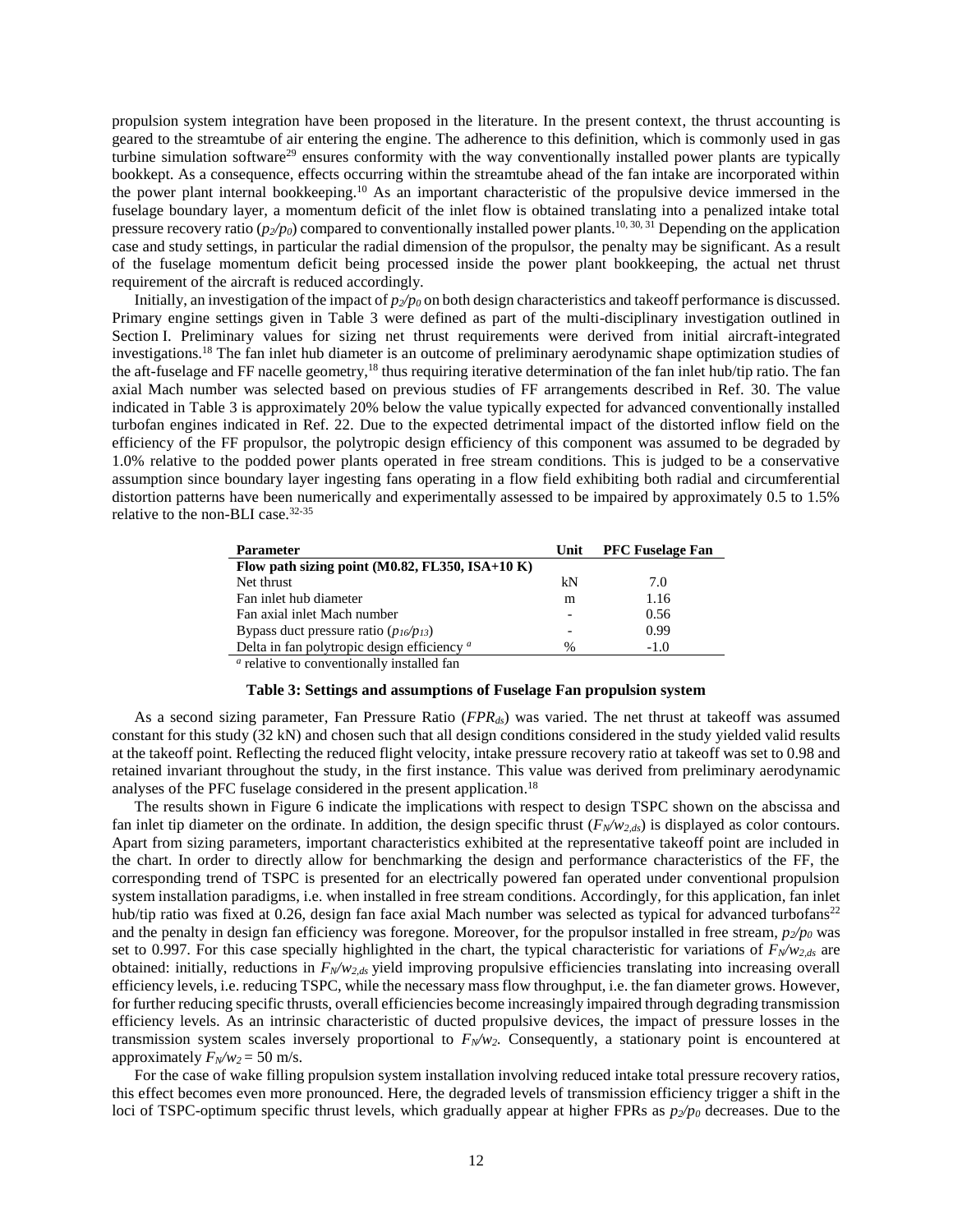increased hub radius, the carpet is located at larger fan diameters than experienced by the conventionally installed FF. As can be observed, for decreasing levels of *p2/p0*, maintaining a certain *FPRds* results in a reduction in specific thrust as the pressure loss in the intake rises, thus requiring larger fan diameters. While in the present study *p2/p<sup>0</sup>* was treated as a free variable, thus serving the purpose of evaluating its sensitivity, is has been established that  $p_2/p_0$  is correlated to the amount of boundary layer momentum deficit captured within the propulsive device and hence depends on the size of the propulsor.<sup>10, 14, 30</sup>

Inspection of the takeoff related properties reveals the following trends: generally, the improving propulsive efficiency associated with low specific thrust designs translates into a stronger thrust lapse between takeoff and the flow path sizing point at ToC. Now, for fixed thrust requirements as considered in the present study, this behavior is reflected in significantly reduced shaft power demands at the takeoff point, *Pshaft,TO*. Accordingly, the fan is operated at a lower power setting at takeoff yielding decreased values of corrected speed (*NL,corr*), which are visualized in the chart. In addition, the shift in takeoff operating point in the fan map associated with variations of *NL,corr* triggers slight changes in fan polytropic efficiencies, thereby further influencing the obtained characteristics in in shaft power. As one would suspect, for reducing specific thrusts, the susceptibility to fan stability issues at takeoff becomes pronounced as the surge margin limit (exemplary shown for 10%) is approached. Interestingly, this constraint is relieved once  $p_2/p_0$  degrades.



**Figure 6: Combined design and takeoff study of Fuselage Fan propulsor**

<span id="page-12-0"></span>The chart may be useful for conceptual sizing purposes of the propulsive device: for a known intake total pressure recovery ratio and given thrust requirements, it allows for the direct tradeoff between cruise efficiency (i.e. TSPC), the propulsor size, which correlates with its mass, and the required takeoff power.

Acknowledging the significant impact of the takeoff thrust requirements on the maximum shaft power exhibited by the FF propulsor, a second parametric study was conducted specifically focusing on the takeoff performance. For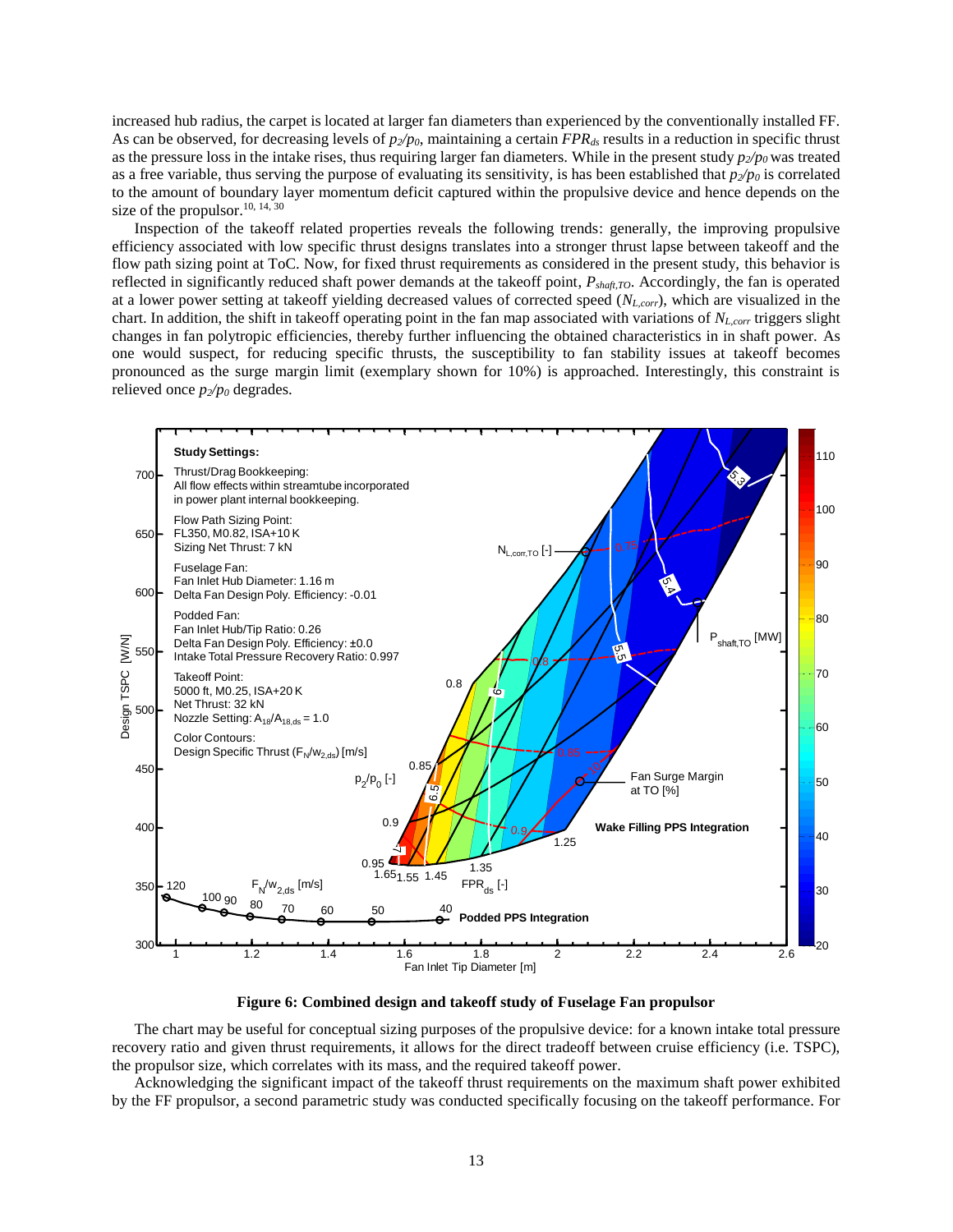a given sizing net thrust and *FPRds* of 1.40, fan corrected speed at takeoff was varied for a wide range of values. The design intake total pressure recovery ratio was aligned with the resulting size of the propulsor according to preliminary fuselage boundary layer flow analyses described in Ref. 18. In order to explore the impact of varying nozzle exit area ratios, the ratio *A18/A18,ds* describing the nozzle exit area relative to its design value was treated as a second study parameter. The result of the study is visualized in [Figure 7](#page-13-0) showing operating lines of the fan for several nozzle settings. The power at takeoff is displayed at the y-axis and the corresponding net thrust indicated using color contours. Since for the sizing of electric machinery the maximum torque constitutes a key parameter, the torque measured at the fan shaft is included as contour lines.



**Figure 7: Takeoff study of Fuselage Fan propulsor**

<span id="page-13-0"></span>As expected, [Figure 7](#page-13-0) illustrates the strong dependency of the required shaft power with *NL,corr*. As an interesting example, consider the case where  $N_{L,corr}$  is reduced such that  $P_{shapt}$  reaches the value exhibited at the ToC point. In this case, the reduced power and torque levels would potentially offer substantial benefits with respect to the mass of the electric drive motor connected to the FF. Obviously, in more detailed integrated studies at the overall aircraft level this has to be traded against the reduction of FF takeoff thrust and the cascading effects emanating from the sizing of the associated systems. It is recognized that due to the highly interacting nature of the associated propulsion systems installed on the PFC aircraft the integrated assessment at the vehicular level is necessary to quantify the true efficiency potential of the configuration.

The inspection of varying levels of nozzle area shows that for a given level of net thrust there is potential to reduce the required shaft power. From the perspective of minimizing *Pshaft*, the optimum setting of *A18/A18,ds* is determined by the two primary effects: Depending on the level of  $F_N$ , the opening of  $A_{18}/A_{18,ds}$  triggers a shift in the operating point away from the stall line, thereby resulting in varying fan polytropic efficiencies. Moreover, due to the reducing flow velocities, propulsive efficiency greatly improves with rising nozzle area ratios. As an example, for a takeoff net thrust of 45 kN a power reduction potential of 4.6% is obtained within the assumed boundaries of *A18/A18,ds*. While not critical for the study settings connected to [Figure 7,](#page-13-0) the shift of operating points in addition may improve the fan stability.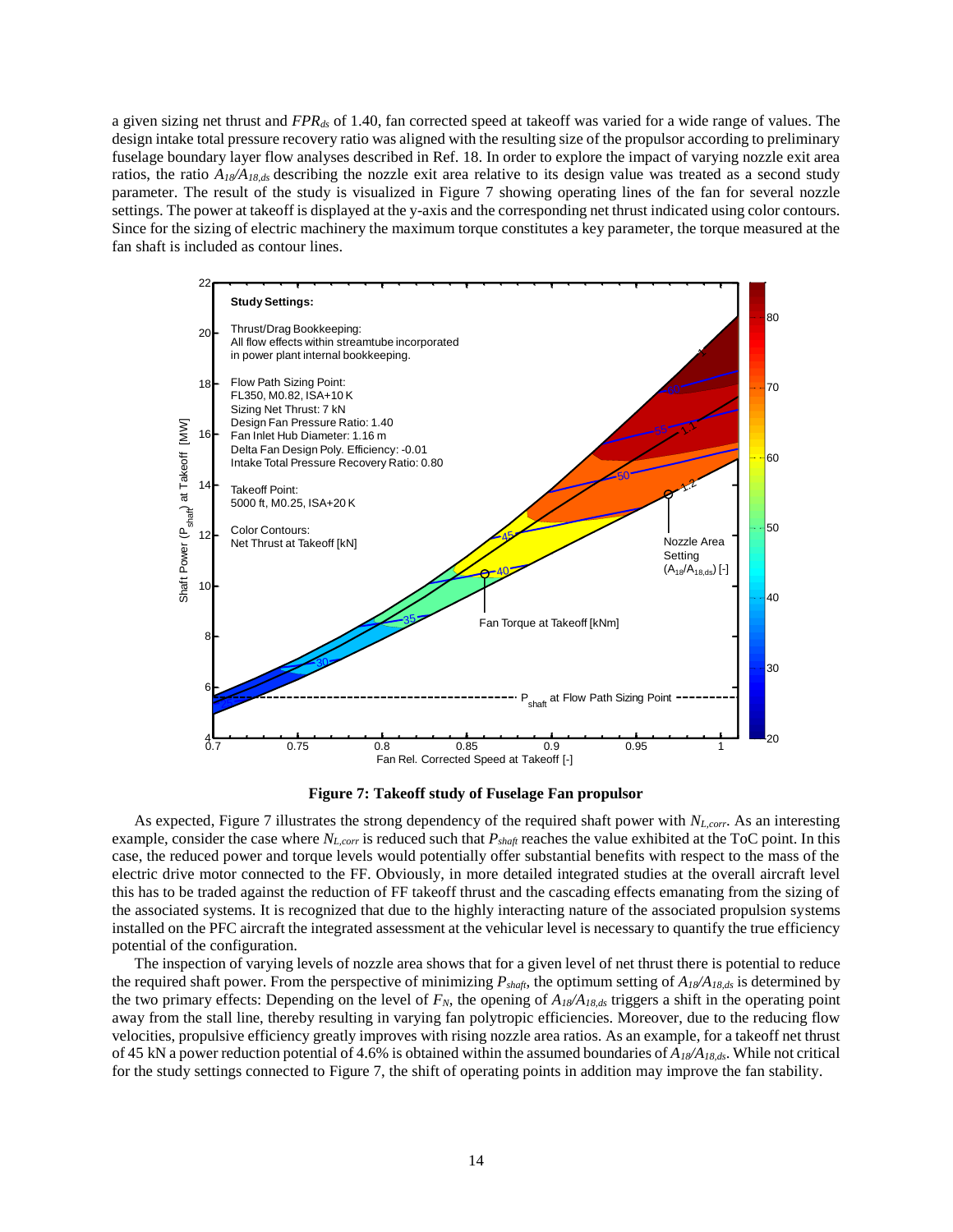# **V. Conclusions and Future Work**

With intent to explore the design and operational characteristics of the power plants involved in a turbo electrically driven Propulsive Fuselage Concept (PFC), this paper presented a variety of parametric studies on both conventionally installed advanced Geared Turbofan engines with significant power offtakes and the electrically driven Fuselage Fan. For the simulation and comparative evaluation of the power plants, metrics were introduced serving the purpose of describing the power offtake from the Low Pressure (LP) and/or High Pressure (HP) spool in relative terms. In order to establish a suitable basis for design and performance investigations, as a first step, a cycle design study was discussed and best and balanced key cycle parameters including Overall Pressure Ratio and burner exit temperature were identified.

Specifically addressing the extraction of large power offtakes beyond the amounts typical to satisfy the demand of the aircraft subsystems, several parametric studies were discussed in the following. Initially, the amount of power offtake was varied at a typical cruise condition, where firstly only power extraction from the LP spool was considered. Emphasis was placed on discussing the effects emanating from the operational constraints of the associated turbo components on the available operating space. It was established that for all levels of design power offtake the variability in offtake during off-design operation is bounded by several constraints, thus placing limits on the control law governing the power offtake along the mission. In order to relief this circumstance, thereafter, the combined extraction of power from both the LP and HP spool was investigated. Initially, a balanced approach characterized by identical relative power extraction ratios was pursued. A multi-dimensional parametric study conducted at various part power settings showed that the simultaneous extraction yielded significant benefits with regards to extending the operational space available for power extraction. Compared to the case of power extraction from the LP balance only, the constraints proved to be significantly alleviated. Specifically, for the boundary conditions applied for the study, an over-powering capability relative to the design value by a factor of more than two was determined to be feasible. In future work, optimal power offtake strategies identified by means of unified analyses on the PFC main engines and the fuselage propulsor on the overall vehicular level will be investigated. Associated with this is the exploration of alternative main power plant architectures potentially relieving the impact of power offtake on the overall system level. The focus of more detailed investigations should also be on investigating the transient behavior of significant power extraction rates. The identified impact of power offtake on the flow path dimensions will feed into the assessment of system weights, thus allowing for the identification of fuel burn optimality.

In a study dedicated to investigating the takeoff performance and the repercussive effects on the design point characteristics, it was found that the reduction of the power offtake at takeoff has a pronounced effect on the maximum temperate levels and hence the turbine cooling air demand. The implications on cruise performance were highlighted.

Finally, exploratory studies on the design and performance characteristics of the Fuselage Fan power plant were discussed. Based on a parametric study of design fan pressure ratio, the significant impact of intake total pressure recovery ratio – a parameter that is typically impaired in case of propulsors working in the boundary layer – on the overall system design and performance characteristics was signified. By including the trend of a conventionally installed electrically driven fan, it was elucidated in what extent this quantity affects the optimality of specific thrust levels. Also, takeoff performance and the levels of power and torque exhibited at this operating point were discussed under presence of variability in the fan nozzle. In more detailed studies, the performance benefits of a variable area fan nozzle need to be traded against the mass penalty of the associated actuation mechanisms and the additional system complexity introduced. As an alternative approach towards extending the operational space, a fuselage fan featuring variable blade pitch will be investigated.

It was highlighted that due to the highly interacting nature of the associated propulsion systems installed on the PFC aircraft the integrated assessment at the vehicular level is essential to quantify the true efficiency potential of the configuration.

#### **Acknowledgments**

This paper is based on the work performed by the CENTRELINE project consortium. The CENTRELINE project has received funding from the European Union's Horizon 2020 research and innovation programme under Grant Agreement No. 723242.

#### **References**

<sup>1</sup> European Commission, "Flightpath 2050: Europe's Vision for Aviation", Report of the High Level Group on Aviation Research, Publications Office of the European Union, Luxembourg, 2011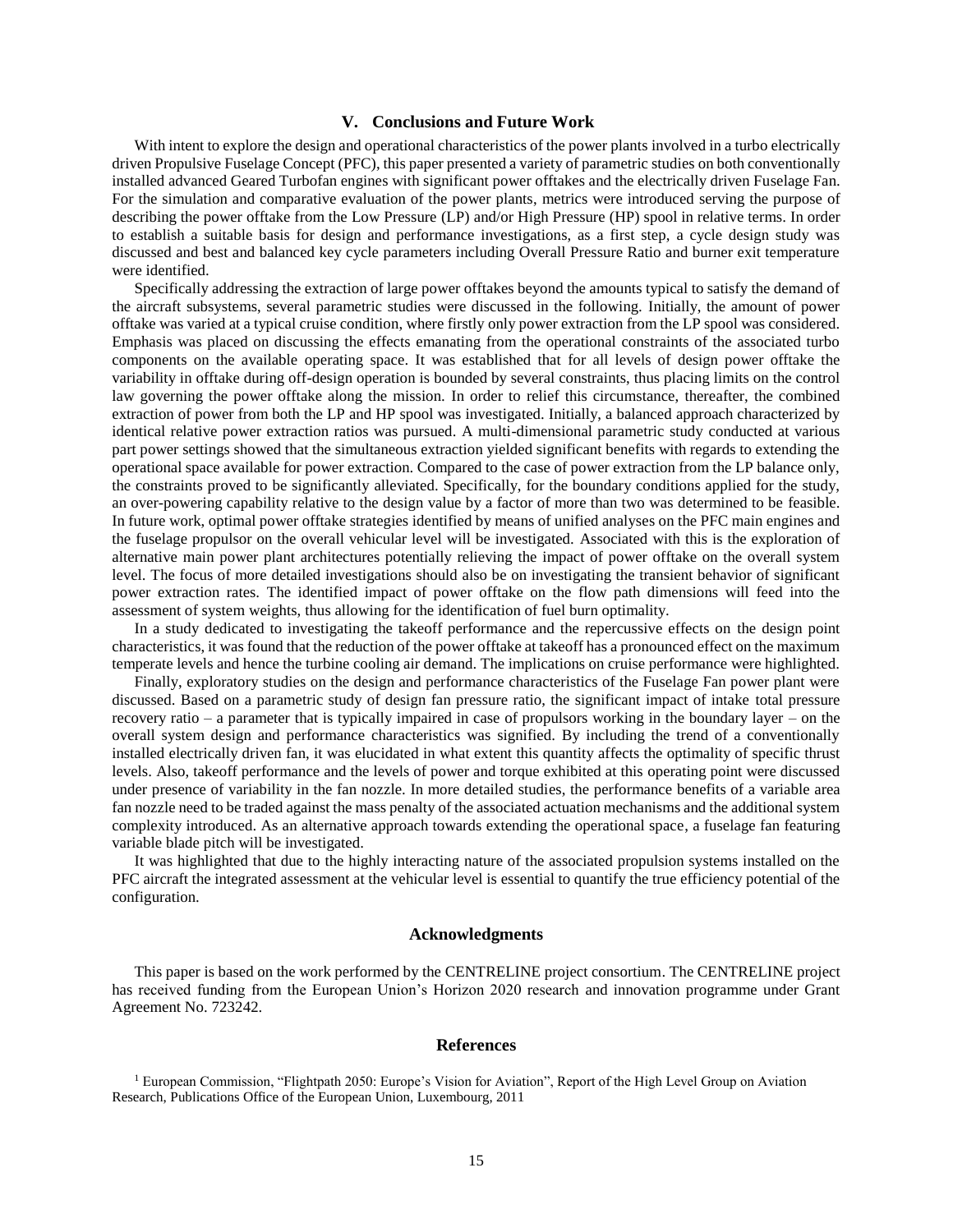<sup>2</sup> Advisory Council for Aviation Research and Innovation in Europe, "Strategic Research and Innovation Agenda", Brussels, 2012

<sup>3</sup> National Aeronautics and Space Administration (NASA), "Advanced Concept Studies for Subsonic and Supersonic Commercial Transports Entering Service in the 2030-35 Period", 2007

4 International Air Transport Association, "IATA Calls for a Zero Emissions Future", Press Release No.21, 4 June 2007, published in http://www.iata.org, cited: 30 May 2011

<sup>5</sup> Smith, L H. Jr., "Wake ingestion propulsion benefit", *Journal of Propulsion and Power*, Vol. 9, No. 1, 1993, pp 74-82, DOI 10.2514/3.11487

<sup>6</sup> Atinault, O., Carrier, G., Grenon, R., Verbecke, C., Viscat, P., "Numerical and Experimental Aerodynamic Investigations of Boundary Layer Ingestion for Improving Propulsion Efficiency of Future Air Transport", AIAA 2013-2406, *31st AIAA Applied Aerodynamics Conference, Fluid Dynamics and Co-located Conferences*, San Diego, CA, 2013

<sup>7</sup> Uranga, A., Drela, M., Greitzer, E., Titchener, N., Lieu, M., Siu, N., Huang, A., Gatlin, G., Hannon, J., "Preliminary Experimental Assessment of the Boundary Layer Ingestion Benefit for the D8 Aircraft", AIAA 2014-0906, *52nd Aerospace Sciences Meeting*, National Harbor, MD, 2014

<sup>8</sup> Billonnet, G., Atinault, O., Grenon, R., "Assessment of the Fan Simulation for Quantifying the Boundary Layer Ingestion Benefits on an Experimental Propulsion System", ISABE-2017-22536, *23rd ISABE Conference*, Manchester, UK, 2017

<sup>9</sup> Steiner, H.-J., Seitz, A., Wieczorek, K., Plötner, K., Isikveren, A.T., Hornung, M., "Multi-Disciplinary Design and Feasibility Study of Distributed Propulsion Systems", *28th International Congress of the Aeronautical Sciences*, Brisbane, Australia, September 23-28, 2012

<sup>10</sup> Seitz, A , Gologan, C. "Parametric Design Studies for Propulsive Fuselage Aircraft Concepts", *CEAS Aeronautical Journal*, Vol. 6, Issue 1, pp. 69-82, 2015, DOI 10.1007/s13272-014-0130-3

11 Isikveren, A.T., Seitz, A., Bijewitz, J., Mirzoyan, A., Isyanov, A., Grenon, R., Atinault, O., Godard, J.L., Stückl, S., "Distributed Propulsion and Ultra-high By-Pass Rotor Study at Aircraft Level", *The Aeronautical Journal*, Vol. 119, No. 1221, 2015, pp. 1327-1376

<sup>12</sup> Seitz, A., Isikveren, A.T., Bijewitz, J., Mirzoyan, A., Isyanov, A., Godard, J.-L., Stückl, S., "Summary of Distributed Propulsion and Ultra-high By-pass Rotor Study at Aircraft Level", *Proceedings of the 7th European Aeronautics Days 2015*, Luxembourg, 2017, DOI 10.2777/62810

<sup>13</sup> Seitz, A., "Power Train Options for a Propulsive Fuselage Aircraft Layout", *More Electric Aircraft USA Conference*, Seattle, WA, 29-30 August 2016

<sup>14</sup> Welstead, J., Felder, J., "Conceptual Design of a Single-Aisle Turboelectric Commercial Transport with Fuselage Boundary Layer Ingestion", AIAA 2016-1027, *54th AIAA Aerospace Sciences Meeting*, San Diego, CA, 2016

<sup>15</sup> Bradley, M., Droney, C., "Subsonic Ultra Green Aircraft Research Phase II: N+4 Advanced Concept Development", NASA CR-2012-217556, 2012

<sup>16</sup> Stückl, S., van Toor, J., Lobentanzer, H., "Voltair – The All Electric Propulsion Concept Platform – A Vision for Atmospheric Friendly Flight", *28th International Congress of the Aeronautical Sciences*, Brisbane, Australia, September 23-28, 2012

<sup>17</sup> Seitz, A., "H2020 CENTRELINE - Project Preview", *7th EASN International Conference*, Warsaw, Poland, 26-29 September, 2017

<sup>18</sup> Seitz, A., Peter, F., Bijewitz, J., Habermann, A., Goraj, Z., Kowalski, M., Castillo, A., Meller, F., Merkler, R., Samuelsson, S., Petit, O., van Sluis, M., Della Corte, B., Wortmann, G., Dietz, M., "Concept Validation Study for Fuselage Wake-Filling Propulsion Integration", *31st Congress of the International Council of the Aeronautical Sciences*, Belo Horizonte, Brazil, September 09-14, 2018 (to be published)

<sup>19</sup> Meller, F., Kocvara, F., "Specification of Propulsive Fuselage Aircraft Layout and Design Features", CENTRELINE Project Public Deliverable D1.02, 31.01.2018

<sup>20</sup> Kaiser, S., "Aircraft Propulsion System Simulation", Internal Report IB-16001, Bauhaus Luftfahrt e.V., 2016

<sup>21</sup> Kurzke, J., "GasTurb 12 - Design and Off-Design Performance of Gas Turbines", compiled with Delphi XE4 on 14 August 2015

<sup>22</sup> Grieb, H., Schubert, H. (Ed.), *Projektierung von Turboflugtriebwerken*, Birkhäuser Verlag, Basel-Boston-Berlin, 2004

<sup>23</sup> Seitz, A., *Advanced Methods for Propulsion System Integration in Aircraft Conceptual Design*, PhD Dissertation, Institut für Luft- und Raumfahrt, Technische Universität München, 2012

<sup>24</sup> Bijewitz, J., Seitz, A., Hornung, M., "Extended Design Studies for a Mechanically Driven Propulsive Fuselage Aircraft Concept", AIAA 2018-0408, *2018 Aerospace Sciences Meeting (AIAA SciTech Forum),* Kissimmee, FL, 2018

<sup>25</sup> Stroh, A., Wortmann, G., Seitz, A., "Conceptual Sizing Methods for Power Gearboxes in Future Gas Turbine Engines", *Deutscher Luft- und Raumfahrtkongress 2018*, Munich, Germany, 2018

 $^{26}$  Seitz, A., Schmitz, O., Isikveren, A.T., Hornung, M.,  $n$ , Electrically Powered Propulsion: Comparison and Contrast to Gas Turbines", *Deutscher Luft- und Raumfahrtkongress 2012*, Berlin, Germany, 2012

<sup>27</sup> Airbus S.A.S., "A330 – Aircraft Characteristics, Airport and Maintenance Planning", Revision No. 24, January 2017 <sup>28</sup> Walsh, P.P., Fletcher, P., *Gas Turbine Performance*, 2nd ed., Blackwell Science Ltd, 2004

<sup>29</sup> "Performance prediction and simulation of gas turbine engine operation for aircraft, marine, vehicular and power generation", Final Report of the RTO Applied Vehicle Technology Panel (AVT) Task Group AVT-036, North Atlantic Treaty Organisation (NATO), RTO Technical Report TR-AVT-036, 2007